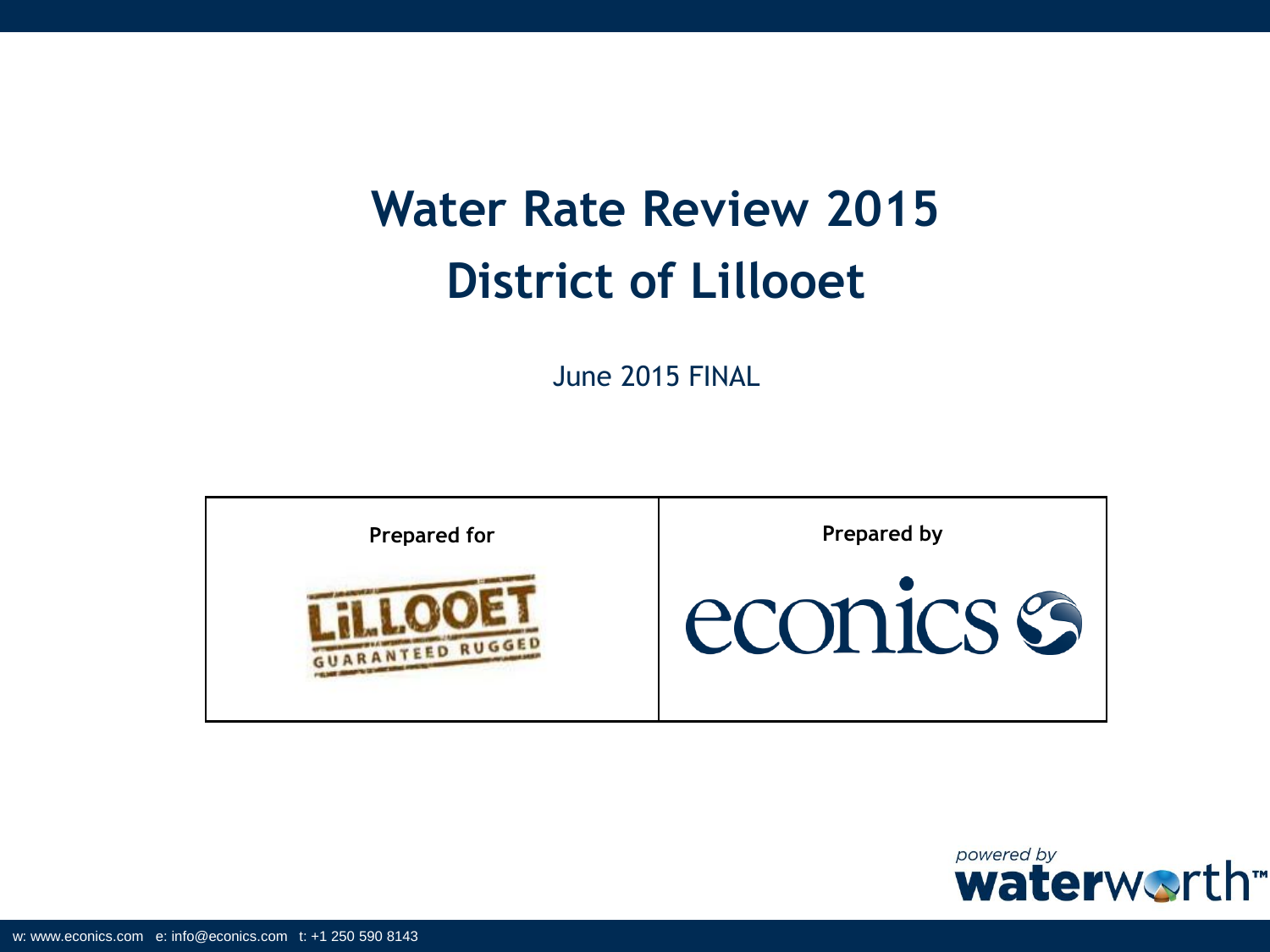

#### **Executive Summary**

The purpose of this report is to provide a summary of a water rate review undertaken in 2014/15 to implement a volume-based rate structure as part of the universal metering program. The objective of the review is to ensure that the District's residents are charged for water services in a manner that is equitable, affordable, and easy to understand. The resulting rate structure must also contribute to creating sufficient and stable revenue to maintain the water supply system now and into the future, and it should promote working towards shared water conservation goals.

As a result of the metering program and other water conservation initiatives in the District, billable water consumption is forecasted to decline in the short and long term. In particular, the introduction of volume pricing will cause a sharp decline as rate payers adapt to paying for the actual amounts they use. Over time, nominal population growth combined with declining per capita demand (due to ongoing natural uptake of water efficient devices and practices and the District's ongoing conservation efforts) will cause further declines in billable consumption.

Meanwhile, revenue requirements in the short and long term are increasing. Operating costs have increased significantly with the recent commissioning of the new water treatment plant. A look at funding the renewal of ageing infrastructure has also uncovered the need for additional long term funding.

This report proposes a rate structure which meets revenue requirements while compensating for declining billable demand. The proposed structure will generate 70% of revenues from a fixed charge, and 30% from the volume-based charge. Because of the uncertainties associated with transitioning from flat rates to volume-based rates, the rate structure is intentionally designed to be simple. Enhancements to the rate structure (e.g., introducing tiered pricing) can be implemented a few year's down the road, once demand patterns have stabilized.

The proposed rate structure was developed following a cost of service analysis and is designed to be equitable across customer categories - the revenues generated by each customer category are commensurate with their demand characteristics. As demand patterns settle over the next year or two, the cost of service and equity analysis should be revisited.

It is recommended that the District introduce the proposed rate structure following a mock billing period, together with a planned communications strategy in order to give rate payers time to adapt to the new structure. In general, rate payers will find that their cost of water has gone up (largely due to the new treatment plan and the need for infrastructure renewal). They will also find that with some modification to their consumption behaviour, they now have control of the costs of their water services.

### econics **es**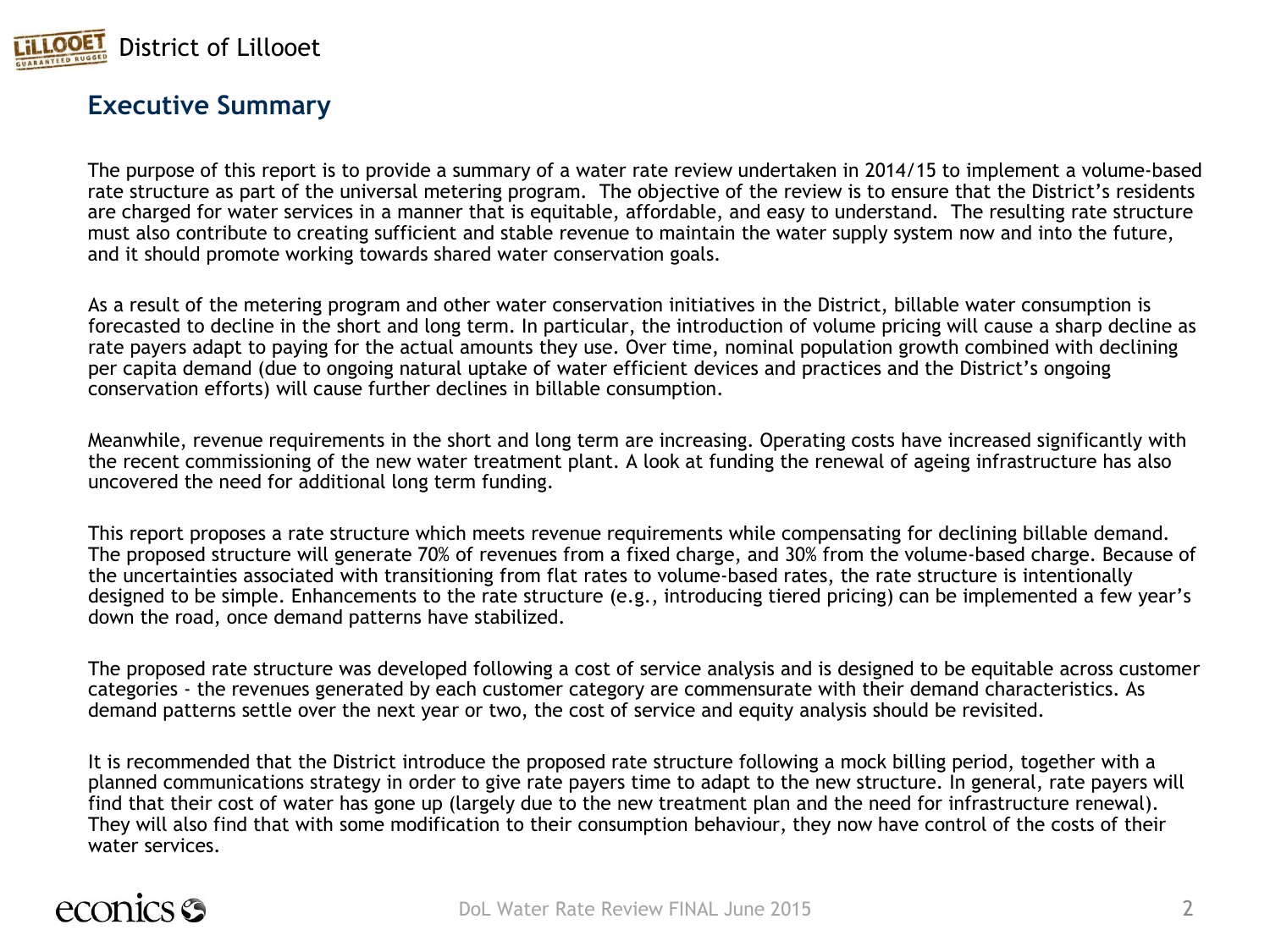| <b>Table of Contents</b>                     | Page # |
|----------------------------------------------|--------|
| 1.0 Overview                                 | 4      |
| 2.0 Current Situation                        | 8      |
| 3.0 Demand Forecast                          | 17     |
| 4.0 Revenue Requirements Forecast            | 21     |
| 5.0 Cost of Service                          | 27     |
| 6.0 Proposed Rate Structure                  | 32     |
| 7.0 Findings and Recommendations             | 36     |
| Appendix 1: Terminology and Units of Measure | 40     |

Acknowledgements

Econics would like to thank District staff for assistance and support with this project as well as staff from True Engineering.



Analysis in this report was completed using WaterWorth™, a proprietary modeling tool that facilitates water services financial analysis, revenue forecasting and development of rate structures. More information about WaterWorth™ can be found online at www.econics.com.

### econics <del>S</del>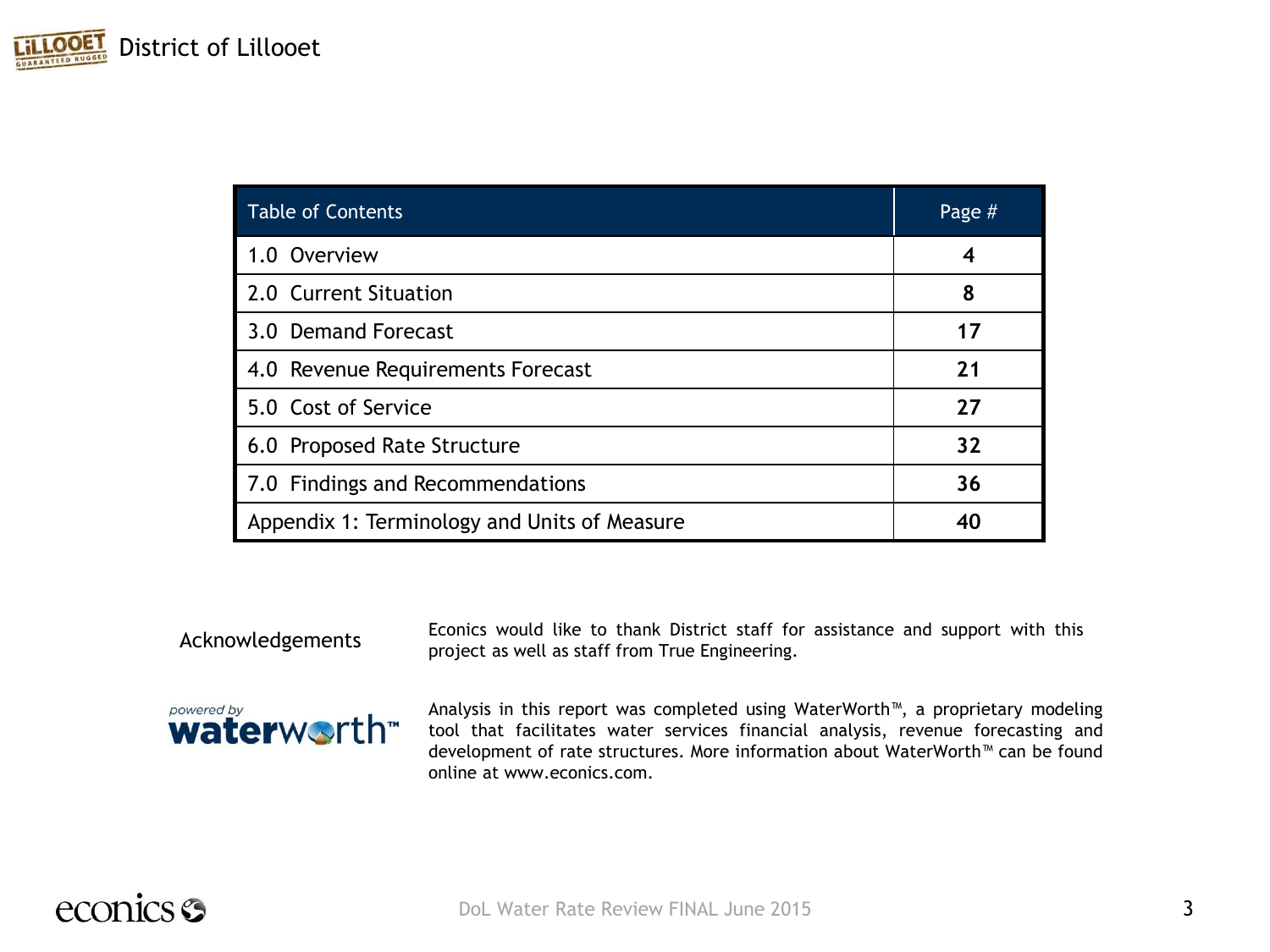

### **1.0 OVERVIEW**

- **1.1 INTRODUCTION**
- **1.2 OBJECTIVES OF A RATE REVIEW**
- **1.3 THE REVIEW PROCESS**

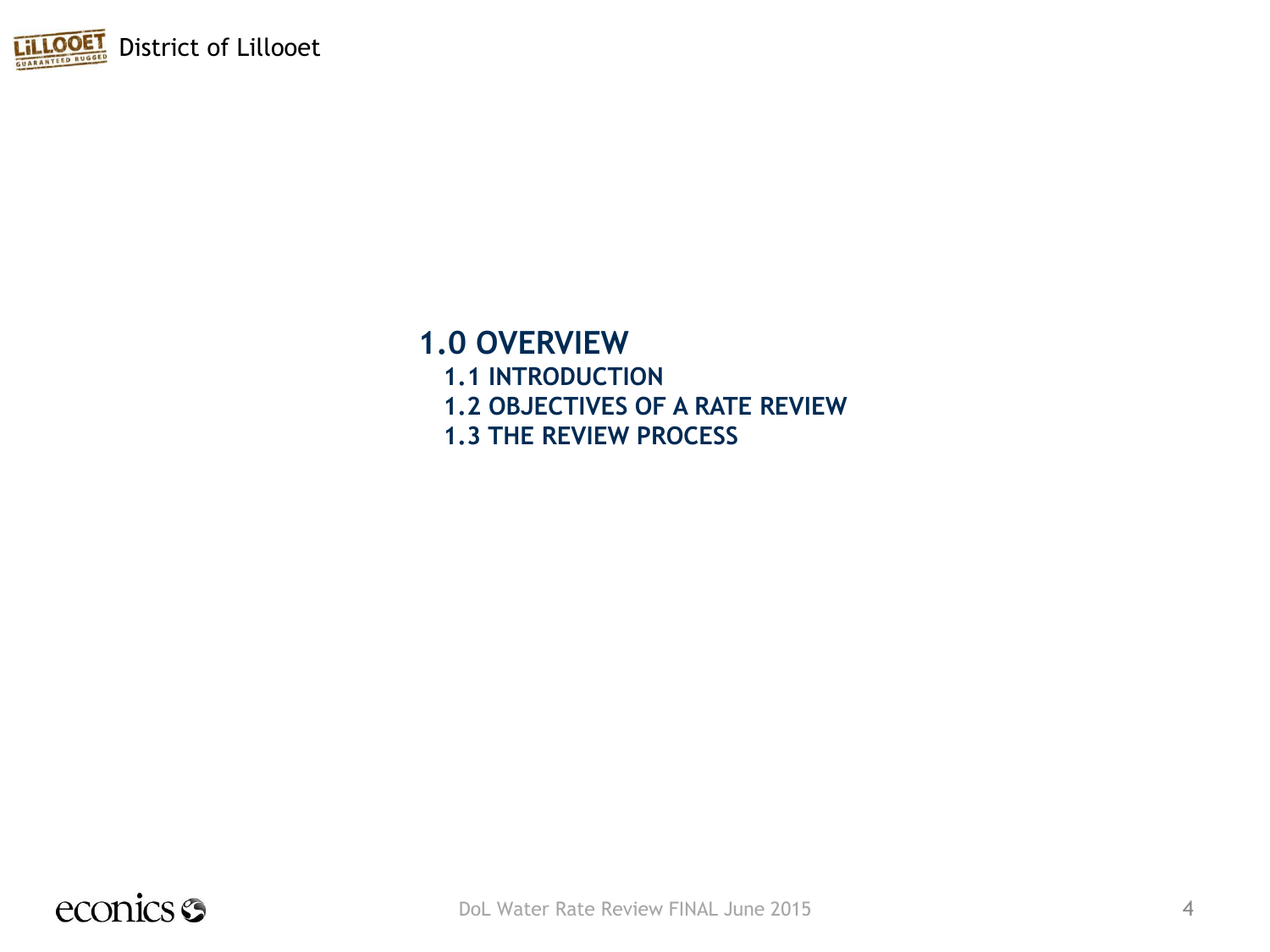

#### **1.1 Introduction**

The District of Lillooet is committed to providing residents and businesses with sufficient and high quality water supplies in a cost effective manner. Recent improvements to the water supply network, including completion of universal metering and commissioning of the new water treatment plant, have created the opportunity and the need to review the current water rate structure. The District contracted Econics to assist with this task.

The purpose of this report is to provide a summary of a water rate review undertaken in 2014/15 to implement a volume-based rate structure as part of the Universal metering program. The objective of the review is to ensure that the District's residents are charged for water services in a manner that is equitable, affordable, and easy to understand. The resulting rate structure must also contribute to creating sufficient and stable revenue to maintain the water supply system now and into the future, and it should promote working towards shared water conservation goals.

The report has seven sections, as follows:

- Part 1 provides an overview of the rate review process;
- Part 2 summarises the current situation with community water use and revenue generation;
- Part 3 forecasts future community water demand;
- Part 4 forecasts future revenue requirements;
- Part 5 summarises the cost of service analysis;
- Part 6 outlines the proposed future rate structure; and,
- Part 7 summaries overall findings and provides recommendations.

A glossary of terminology as well as explanation of the volume units of measure used in the report can be found in Appendix 1.

### econics **es**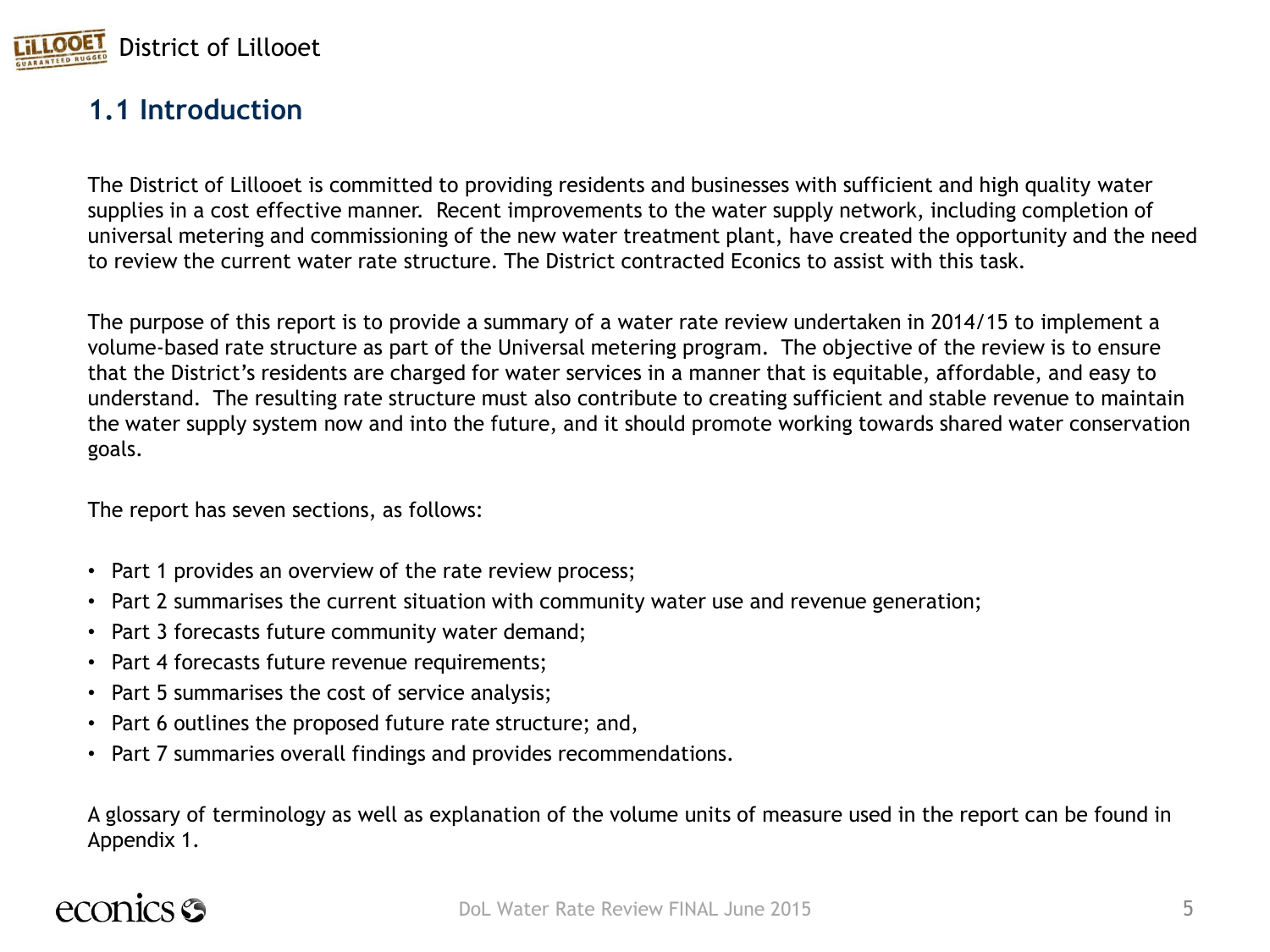

#### **1.2 Objectives of a Rate Review**

When a community undertakes a review of its water service rates, the following objectives are usually motivators.



**Revenue Sufficiency:** first and foremost, a rate structure (combined with other sources of revenue such as developer fees, property taxes, grants and others) must generate sufficient revenue to cover the costs of providing water services, both now and into the future.

**Revenue Stability**: income from rates needs to be reasonably stable from year to year. Rate structures with a variable component (e.g., consumption charges) give people more control over their costs. However, this results in revenue variability for the service provider, as demand fluctuates over time with variability in climate, the economy, population etc.

**Equity & Fairness:** people expect to pay for water services in a fair manner. For example, people or customer categories that use less water may reasonably expect to pay less if this means that they are imposing fewer costs on the operation of the system.

**Resource Conservation:** pricing is one of many ways to encourage residents and businesses to use water more efficiently. In simple terms, if people and businesses are changed more, they will use less, all else being equal.

**Public Acceptability:** no rate structure will work if the community rejects it. Among other things, this means it must be affordable. Changes also need to be introduced with careful communication. Sufficient time and a smooth transition can allow people to plan for new costs or make fixture or equipment changes in their homes and businesses.

**Understandable:** a rate structure should be easy to understand. For example, it should empower customers to easily make decisions about how they use water, ideally ones that are in line with the goals of the organization.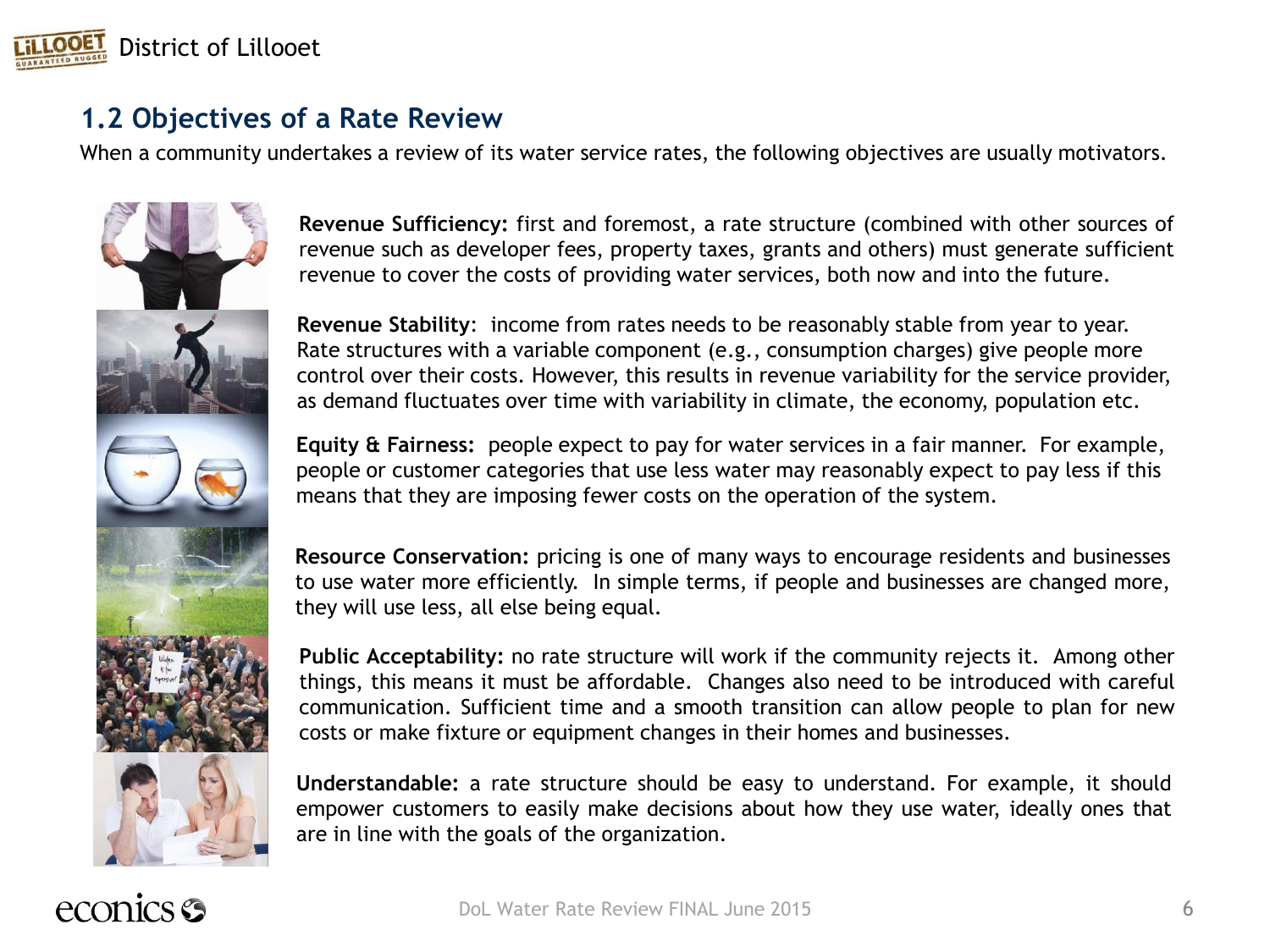

#### **1.3 The Review Process**

The process of reviewing and setting rates can be described using the analogy of making and eating a pie. The first step is to determine how big the pie should be (that is, how much revenue do you need for the long term?). Next is to determine how to cut the pie into equitable slices (representing the costs imposed on the different customer categories: single family, commercial, etc.). Step 3 is to deal with each individual piece of pie (involving designing a rate structure to achieve the required objectives for each customer category).

|                | <b>Best Practice</b>                         | <b>Analogy</b> | <b>Benefits</b>                                                                                          |
|----------------|----------------------------------------------|----------------|----------------------------------------------------------------------------------------------------------|
|                | <b>Full Cost Recovery</b>                    |                | Revenue Sufficiency<br>Long Term Sustainably<br><b>Supports Political Stability</b>                      |
| $\overline{2}$ | <b>Establish Cost of</b><br>Service & Equity |                | <b>Establishing Fairness</b><br><b>Public Acceptability</b>                                              |
| $\overline{3}$ | Design Rates to Meet<br>Objectives           |                | <b>Promote Conservation</b><br>Reduce Revenue Volatility<br><b>Minimize Billing Impacts</b><br>$\bullet$ |

### econics **es**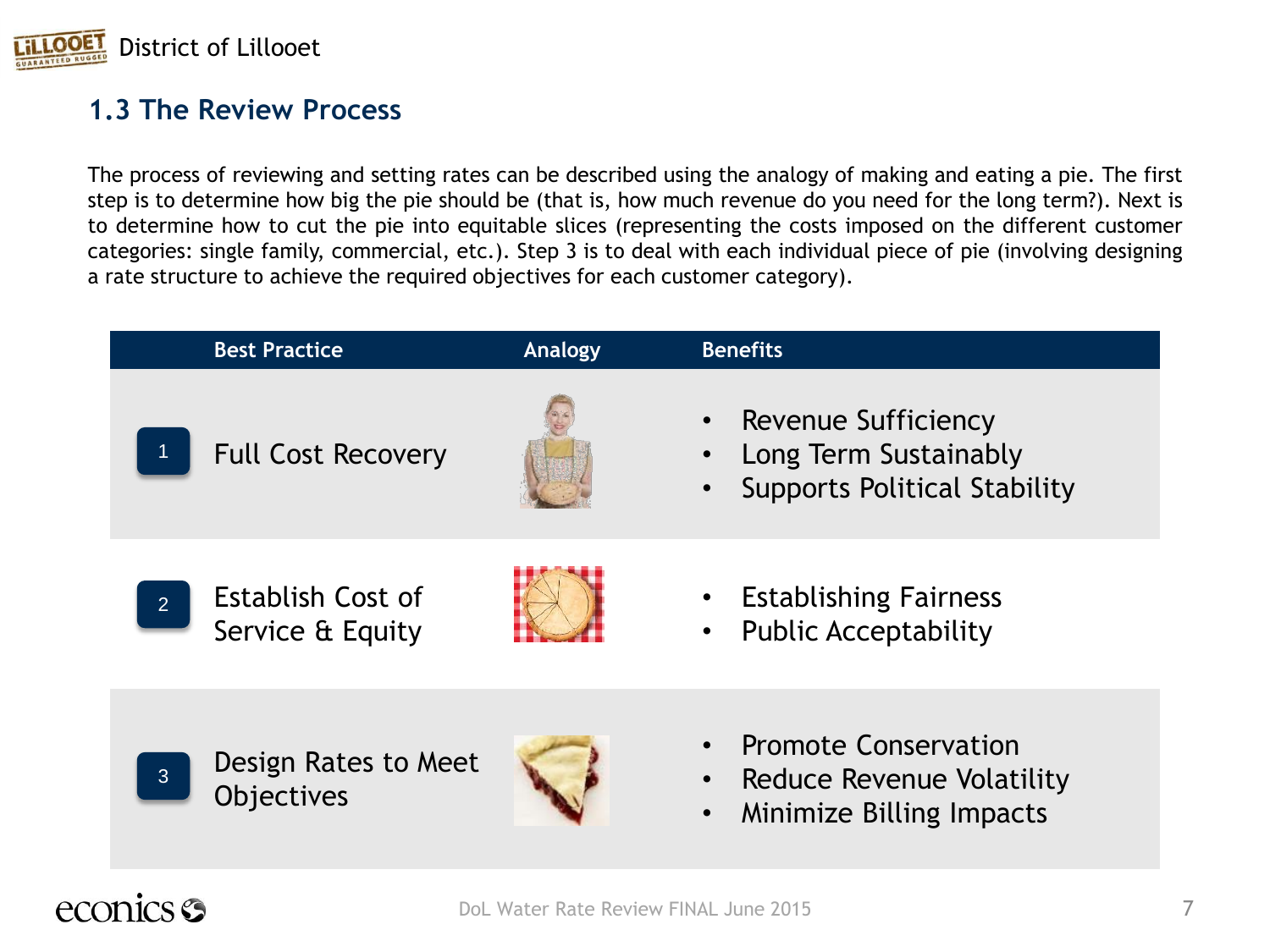

## **2.0 CURRENT SITUATION**

- **2.1 CUSTOMER CATEGORIES**
- **2.2 POPULATION**
- **2.3 CUSTOMER SUMMARY**
- **2.4 CONSUMPTION**
- **2.5 REVENUES**
- **2.6 REVENUE STABILITY**
- **2.7 PERFORMANCE - EQUITY**

### econics <del>o</del>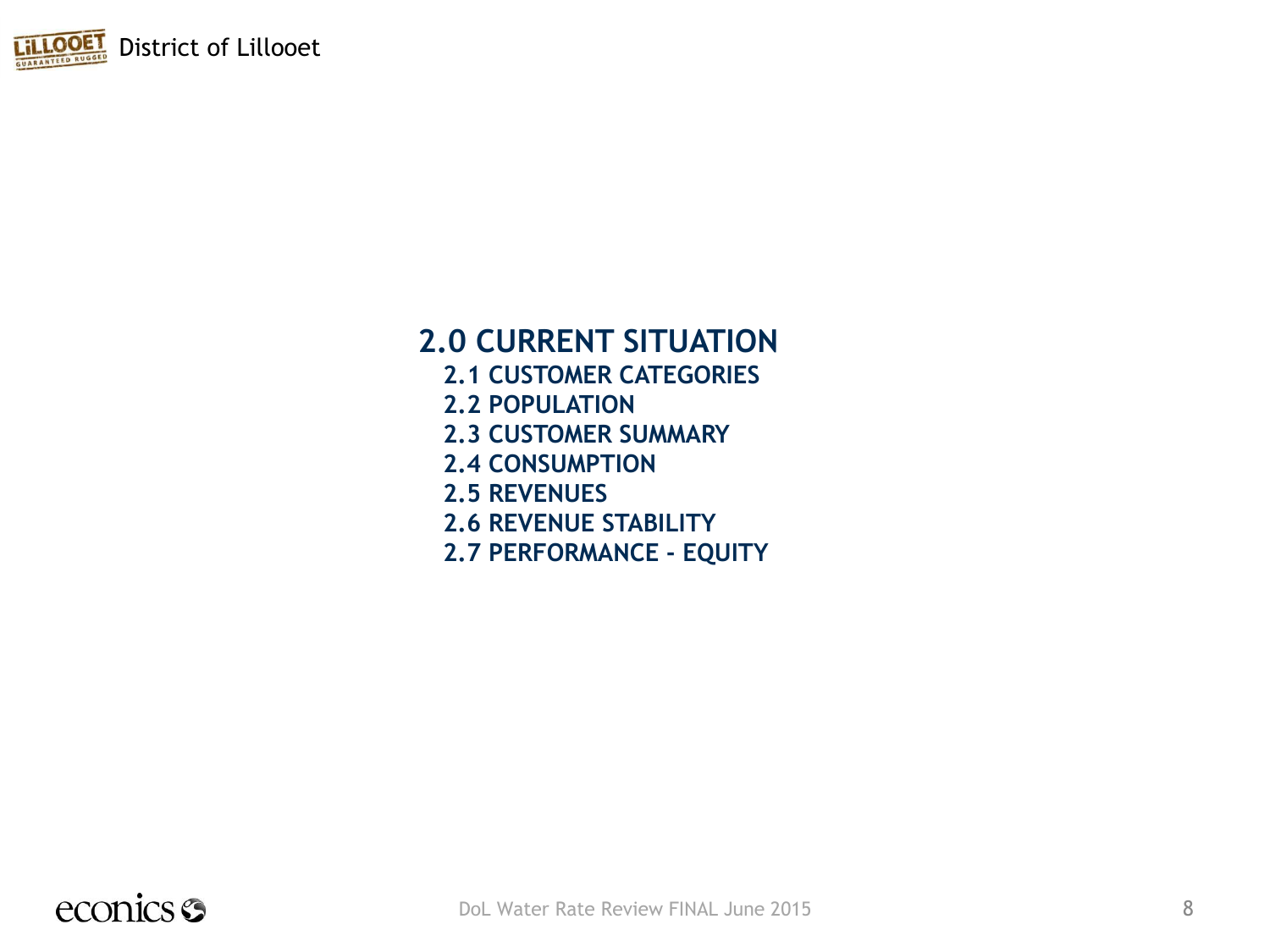

### **2.1 Customer Categories**

The following list identifies the different customer categories and their definitions.

| <b>Customer Category</b>                           | <b>Definition</b>                                                                                                                                                                                                                                                                                                                                                                                                       |
|----------------------------------------------------|-------------------------------------------------------------------------------------------------------------------------------------------------------------------------------------------------------------------------------------------------------------------------------------------------------------------------------------------------------------------------------------------------------------------------|
| <b>Single Family Residential</b>                   | A service connection to a dwelling where water used for domestic purposes by a single<br>domestic unit (e.g., a house).                                                                                                                                                                                                                                                                                                 |
| <b>Single Family Suite</b>                         | A service connection to a legal secondary or accessory suite attached to a Single Family<br>Residential dwelling.                                                                                                                                                                                                                                                                                                       |
| <b>Multifamily Residential</b>                     | A service connection to a dwelling where water used for domestic purposes is shared by<br>more than one domestic unit (e.g., an apartment, a condominium, etc.). This may<br>include rental housing, housing societies, mobile home parks, and other entities serving<br>multiple domestic units where there is only one property owner. A single bill is usually<br>sent to the entity that owns/manages the building. |
| Commercial, Industrial and<br><b>Institutional</b> | A service to a property used in a non-domestic activity including commercial, light and<br>heavy industrial, and institutional. Sometimes multiple commercial units/tenants share a<br>single service connection. Billing Commercial customers may be done in one of two<br>ways: a single bill to the entity that owns the building (landlord, strata) or, in some<br>cases, multiple tenant billing is used.          |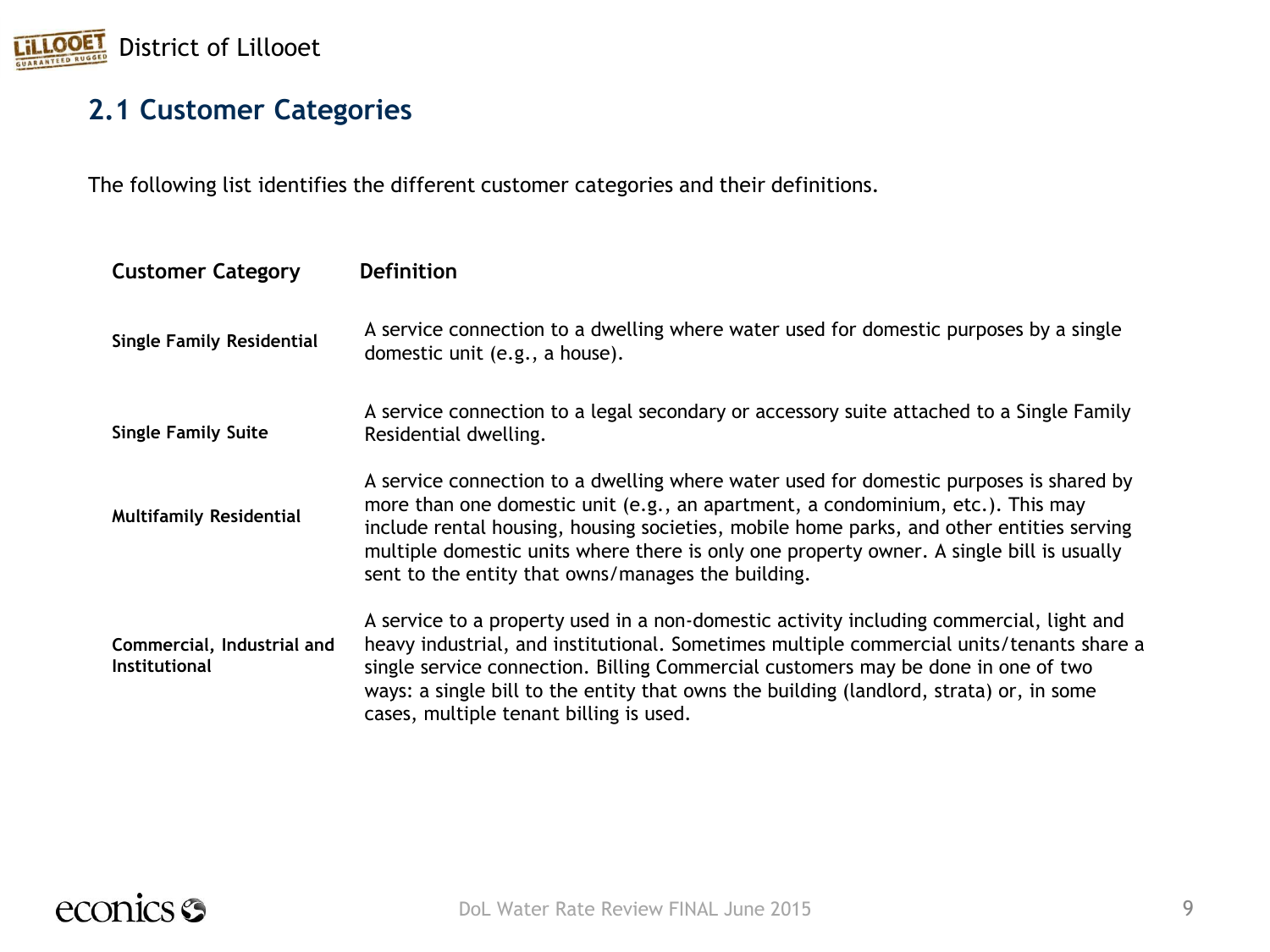

#### **2.2 Population 2.2.1 Historic Population**

This graph depicts historical population since 2006 including two census years (2006 and 2011). Population depicted in the graph differentiates between serviced and unserviced populations. Unserviced populations are not connected to the water system. They receive no water utility services, nor are they billed by the municipality.



Since 2006, change in population has been nominal.

Thirty (30) homes in East Lillooet do not receive water services accounting for an estimated unserviced population of 67.

**Figure 1: Historic Serviced Population Estimate**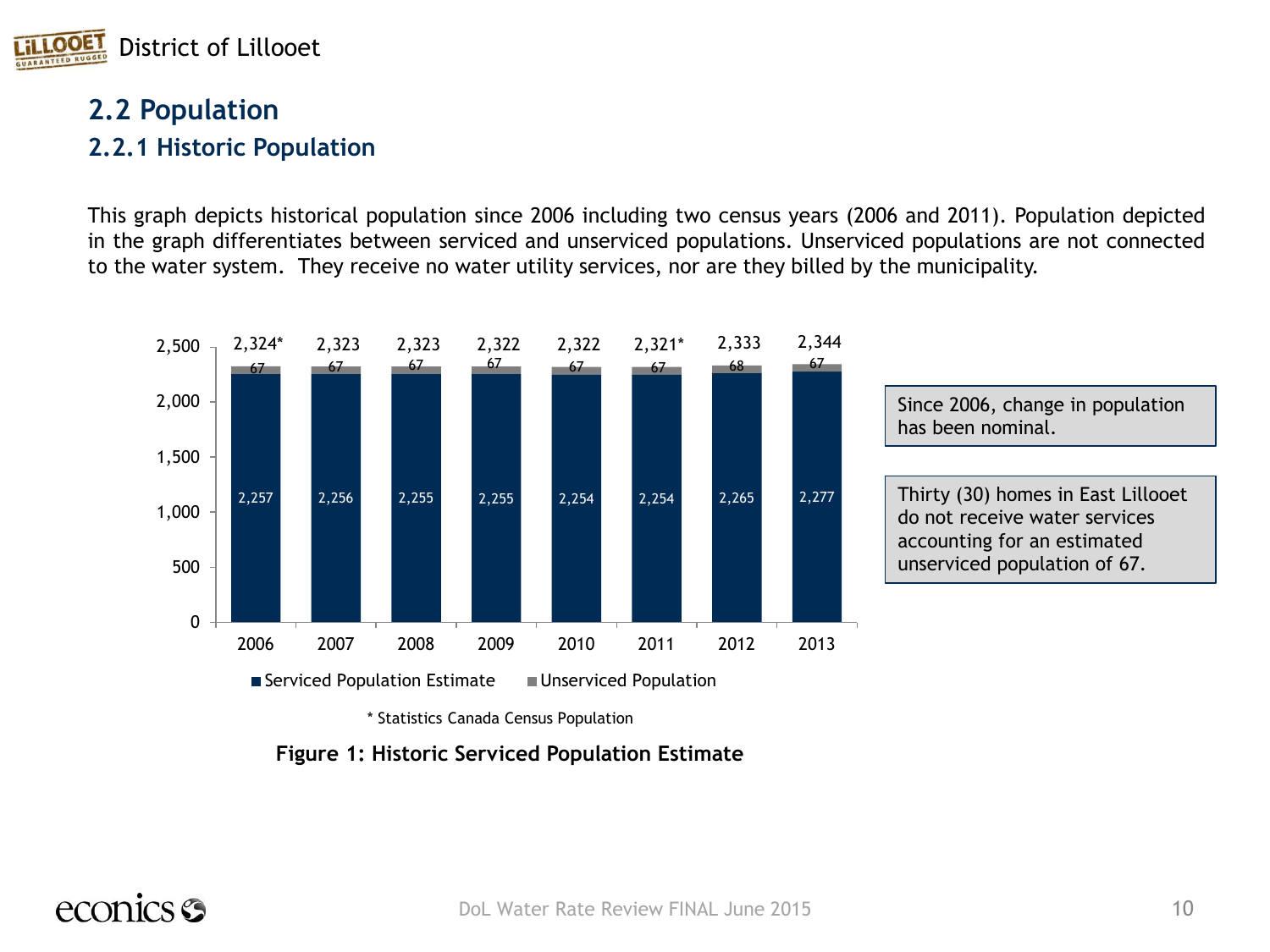

#### **2.2.2 Population Calibration**

Table 1 tests the validity of data provided by the District by multiplying the number of known domestic units by the estimated dwelling density to derive a population for each of the domestic use categories. Results are quite close to Statistics Canada population estimate, providing confidence in the billing data. Average per-capita demands are also calculated evaluated by dividing the measured annual water use by the estimated populations.

|                      | Table 1: Serviced Population Estimates (2013) |                          |         | 1,000      |                          |                                       |                                                                                                                               |
|----------------------|-----------------------------------------------|--------------------------|---------|------------|--------------------------|---------------------------------------|-------------------------------------------------------------------------------------------------------------------------------|
|                      | <b>Services</b>                               |                          |         | Population |                          | <b>Water Demand</b>                   | $d$ ay<br>875<br>႘                                                                                                            |
| Customer<br>Category | <b>Total Service</b><br>Connections           | Domestic<br><b>Units</b> | Density | Population | Annual Water<br>Use (ML) | Average Per<br>Capita Demand<br>(LCD) | 815<br>g<br>500<br>per<br>Ö                                                                                                   |
| Single Family        | 767                                           | 767                      | 2.23    | 1,710      | 509                      | 815                                   | Litres<br>283<br><b>Single Family</b><br><b>SF Suites</b><br><b>Multifamily</b>                                               |
| <b>SF Suites</b>     | 14                                            | 14                       | 2.23    | 31         | 10                       | 875                                   | Average per capita demand (LCD)                                                                                               |
| Multifamily          | 52                                            | 242                      | 2.23    | 540        | 56                       | 283                                   | - Canadian Average 2009 (unmetered) 376 LCD<br>- Canadian Average 2009 (metered) 229 LCD<br>High Efficiency Benchmark 160 LCD |
| Total                | 833                                           | 1,023                    |         | 2,281      | 574                      |                                       | Figure 2: Average Daily Per                                                                                                   |

### **Capita Demand (2013)**

Figure 2 depicts how much water is used in the community in terms of litres per capita per day (LCD). It shows that average demand is relatively high in Lillooet compared to BC and Canadian benchmarks. But this is not surprising for a number of reasons. Most obviously, the District's arid and hot conditions can be expected to lead to higher use, especially in summer. As well, while meters have been installed and initial readings have been taken, this information has not yet been provided to residents, and nor have people been charged based on how much they consume to date.

### econics **es**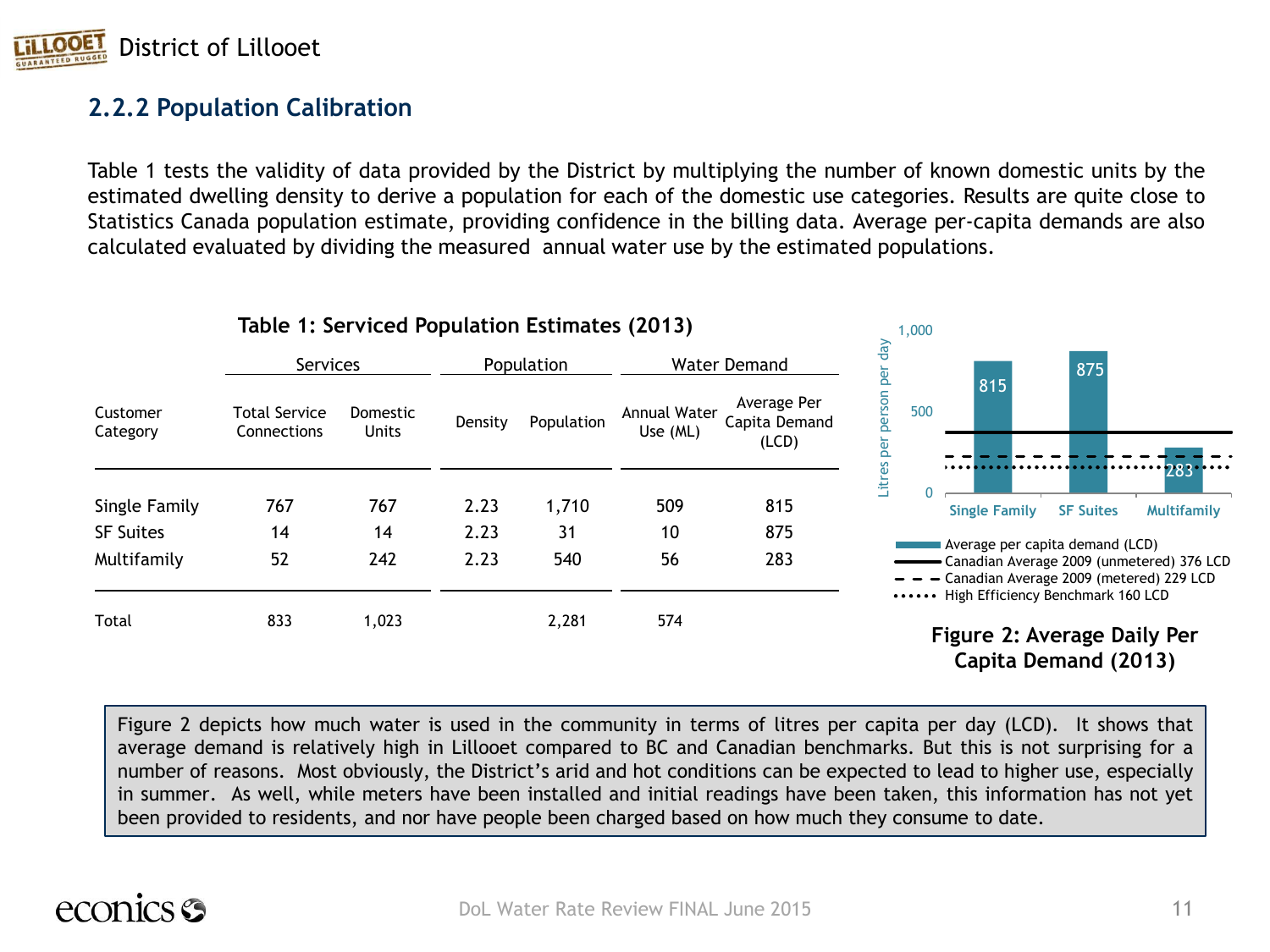

#### **2.3 Customer Summary**

Table 2 below provides a summary of information from the billing system relating to each customer category.

| Customer<br>Category | Total Service<br>Connections | Annual Water<br>Use $(m^3)$ | Variable<br>Revenues | Fixed<br>Revenues | Total<br>Revenues | Average Price<br>(S/m <sup>3</sup> ) | % Revenue<br>Contribution | % Water<br>Consumption | % Total Fixed<br>Revenues | Average Per<br>Capita Demand<br>(LCD) | Average Day<br>Demand<br>(m <sup>3</sup> /day) |
|----------------------|------------------------------|-----------------------------|----------------------|-------------------|-------------------|--------------------------------------|---------------------------|------------------------|---------------------------|---------------------------------------|------------------------------------------------|
| Single Family        | 767                          | 508,563                     |                      | 269,984           | 269,984           | \$0.53                               | 49.4%                     | 74.8%                  | 100.0%                    | 815                                   | 1,392                                          |
| <b>SF Suites</b>     | 14                           | 9,966                       |                      | 2,227             | 2,227             | \$0.22                               | 0.4%                      | 1.5%                   | 100.0%                    | 875                                   | 27                                             |
| Multifamily          | 52                           | 55,779                      |                      | 70,989            | 70,989            | \$1.27                               | 13.0%                     | 8.2%                   | 100.0%                    | 283                                   | 153                                            |
| <b>CII</b>           | 124                          | 105,502                     |                      | 86,802            | 86,802            | \$0.82                               | 15.9%                     | 15.5%                  | 100.0%                    | 127                                   | 289                                            |
| Parcel &<br>Frontage |                              |                             |                      |                   | 116,106           |                                      | 21.3%                     |                        |                           |                                       |                                                |
| Total                | 957                          | 679,810                     | \$0                  | \$430,002         | \$546,108         | \$0.80                               | 100.00%                   | 100.00%                | 79%                       | 816                                   | 1,861                                          |

#### **Table 2: Customer Summary (2013)**

Note that variable revenues are not quantified here because customers have been charged on a flat rate basis to date.

### econics <del>o</del>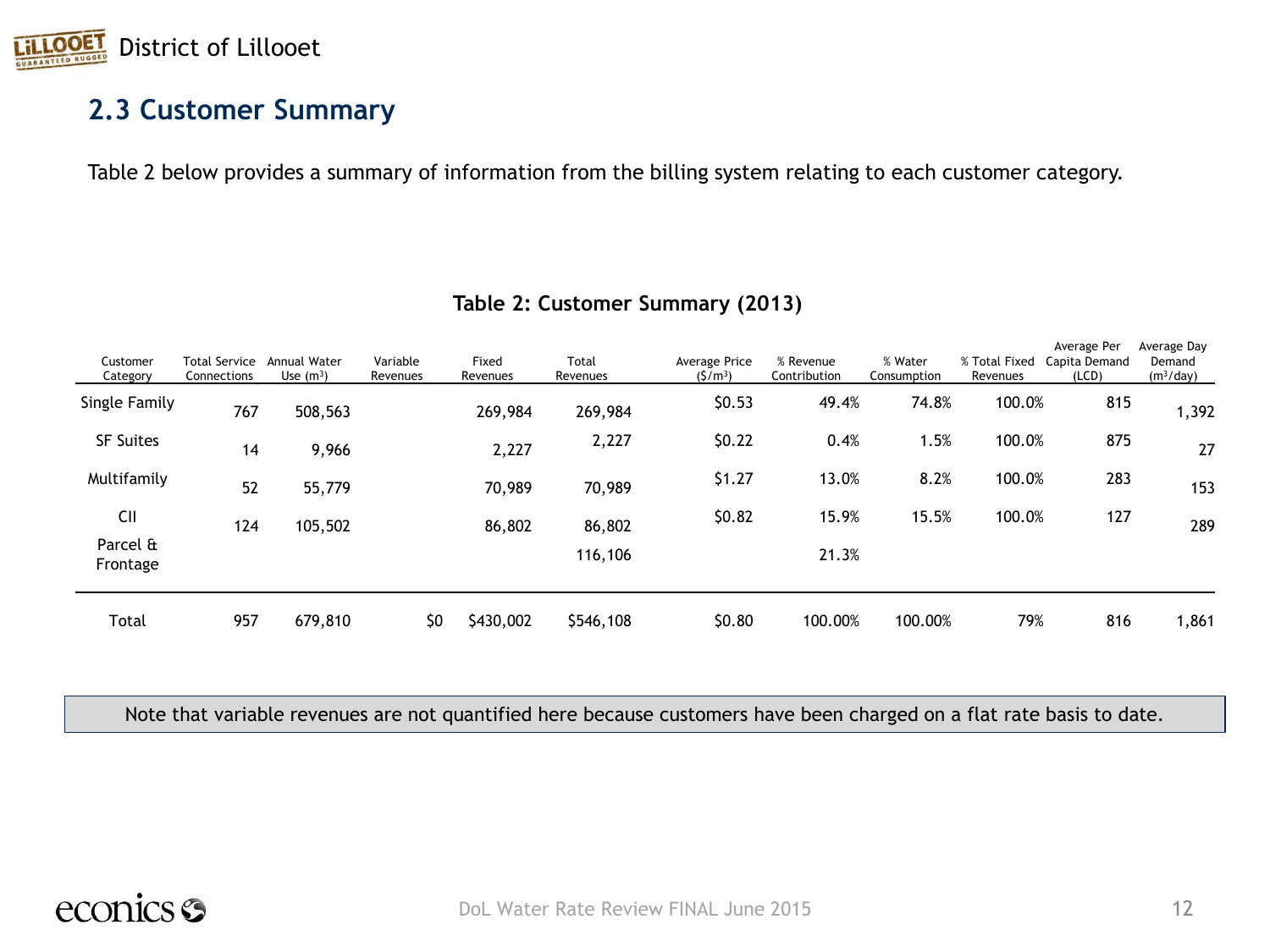

#### **2.4 Consumption**

The pie graph at the right gives a breakdown of annual billable demand by customer category. The bottom graph estimates how this demand may be distributed throughout the year.



### econics s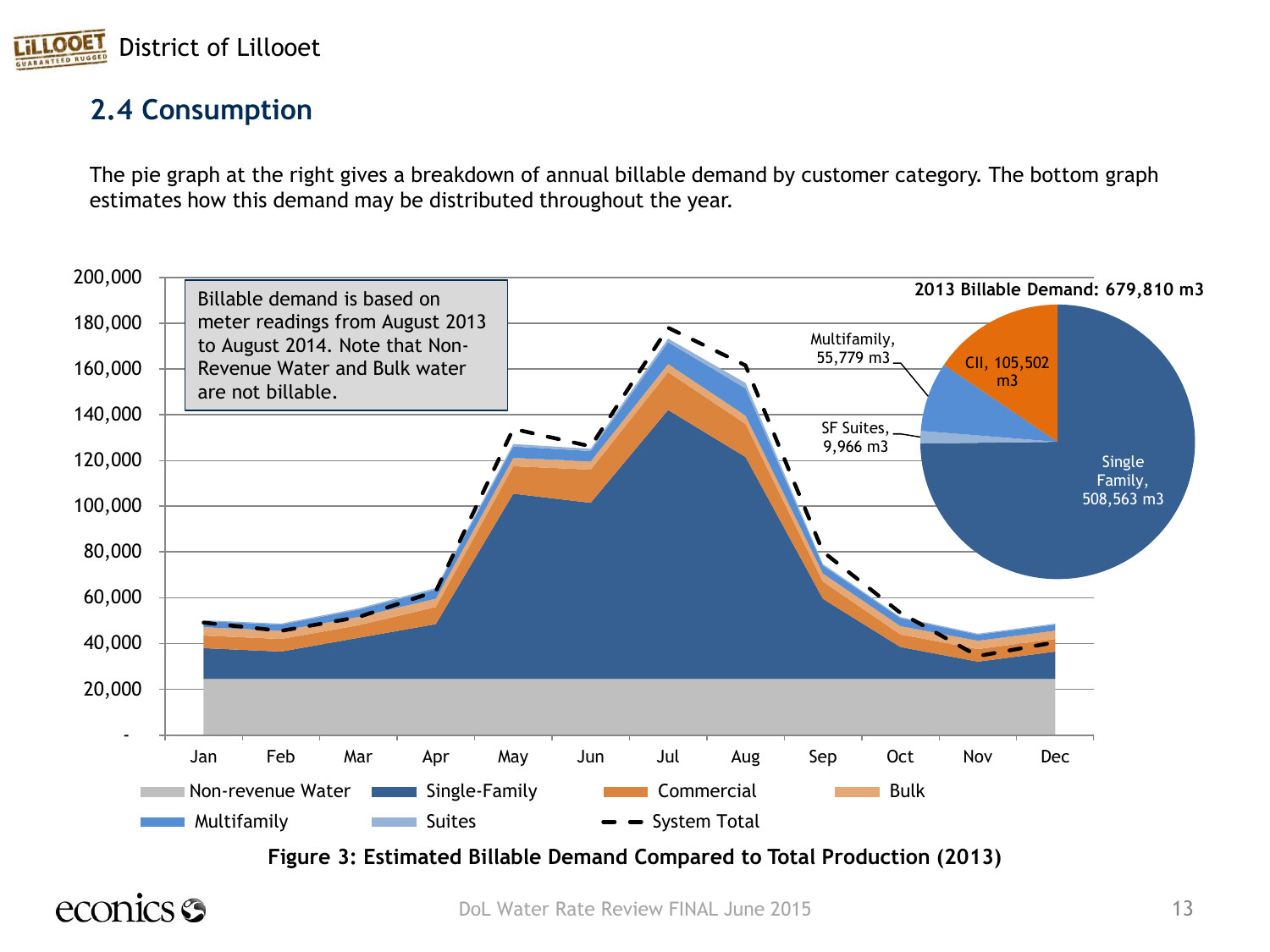

#### **2.5 Revenues**

The breakdown of revenues from water rates, charges and taxes is shown below.



**2013 Water Revenues: \$546,108** 

**Figure 4: Revenues by Customer Category (2013)**

### econics <del>o</del>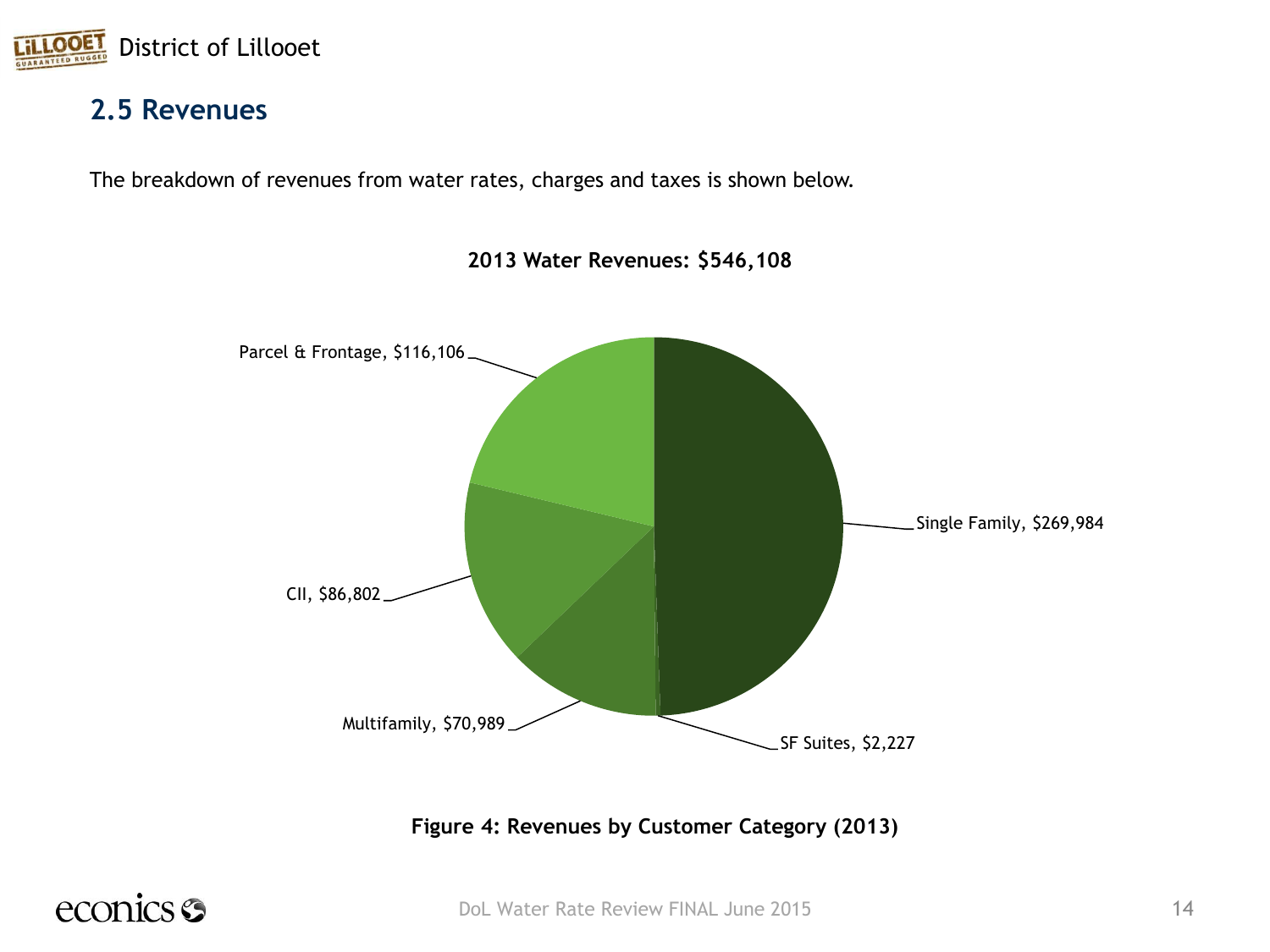

#### **2.6 Revenue Stability**

Figures below depict the fixed and variable portion of revenues by customer category. A high portion of fixed revenues contributes to greater revenue stability. A high portion of variable revenues contributes to greater conservation as customers have a financial incentive to use less. Variable rates can also be thought of as more equitable because people and business who use water services more efficiently, putting less demand on the system, will pay less. Note, however, that a certain portion of variable revenues can be viewed as being "as good as fixed" because some usage is essentially non-discretionary (e.g., water used for cooking, cleaning, drinking, etc.).



### econics **es**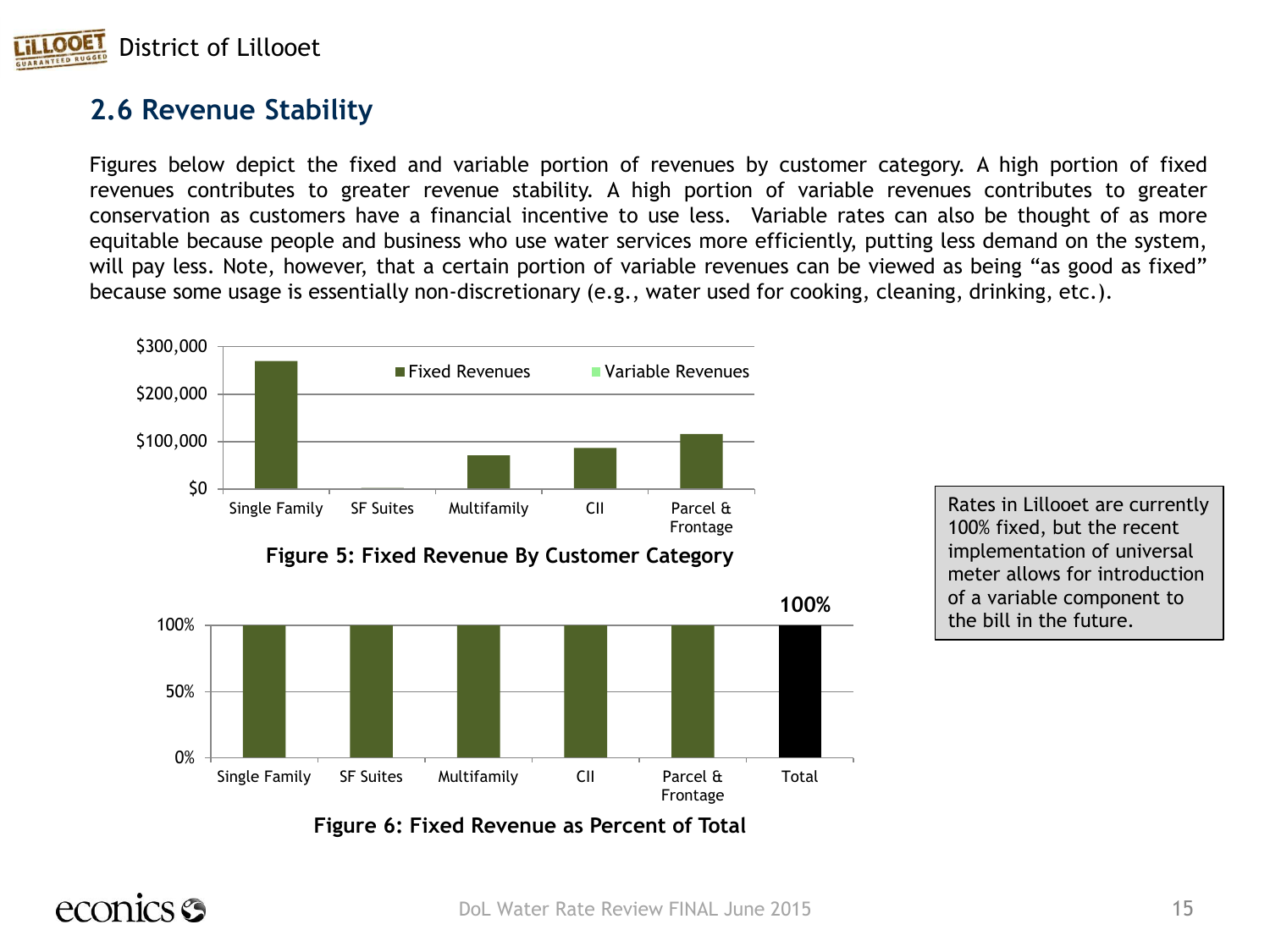

#### **2.7 Rate Performance - Equity**

These figures provide simplified indicators of equity, comparing water demand with revenue contributions and comparing average cost of water to total system average cost.



#### **Figure 7: Comparison of Water Use and Revenue Contribution (2013)**

The difference between the percentage of water consumed (blue bar) by a customer category and the percentage of revenue contributed (green bar) may indicate inequities in the price structure.

#### **Figure 8: Average Price of Water by Category (2013)**

The average price of water for each customer category is calculated by dividing the revenue collected by the volume of water delivered to customers in that category.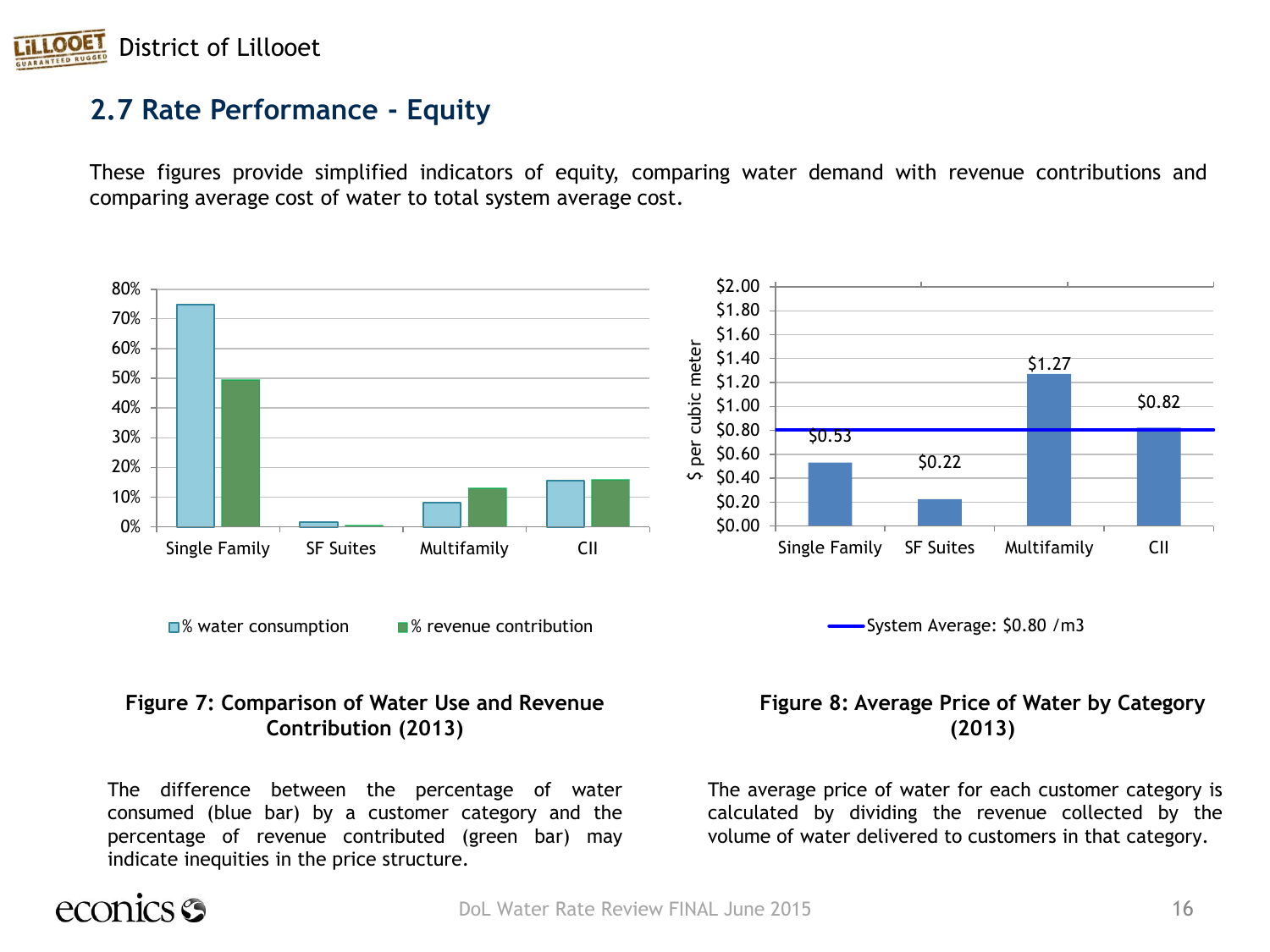

#### **3.0 DEMAND FORECAST**

**3.1 POPULATION FORECAST 3.2 PER CAPITA DEMAND FORECAST 3.3 TOTAL DEMAND FORECAST**

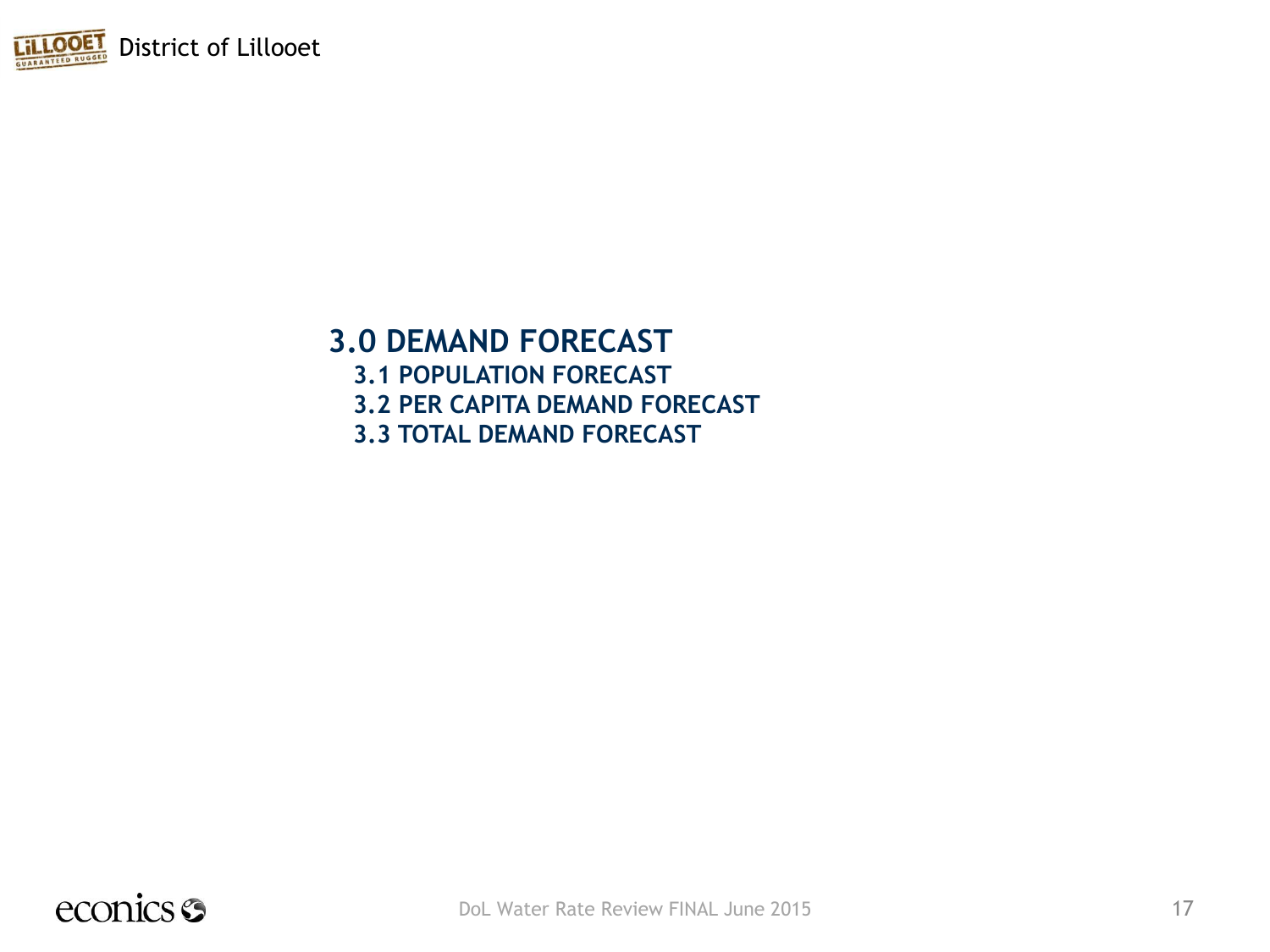

#### **3.1 Population Forecast**

Population during the decade 1996 to 2006 had dropped from 2,886 to 2,324 – a significant decline representing about 20% of 1996 population. More recently, population has been essentially stable (see Figure 1, above). The District's Official Community Plan (September 2007) anticipates that, going forward, certain factors will encourage growth in Lillooet, with an annual average of between 0.9% and 1.4%.

However, for purposes of this rate setting analysis, a more conservative approach of assuming zero growth for the next 20 years from the 2013 population of 2,344 has been used. This is conservative because it does not assume that there will be new, additional people to help cover the costs of water services.

The graph to the right shows our resulting assumptions about future population (that is, zero growth).



**Figure 9: Assumed Serviced Population Forecast for Rate Setting Purposes (2013-2033)**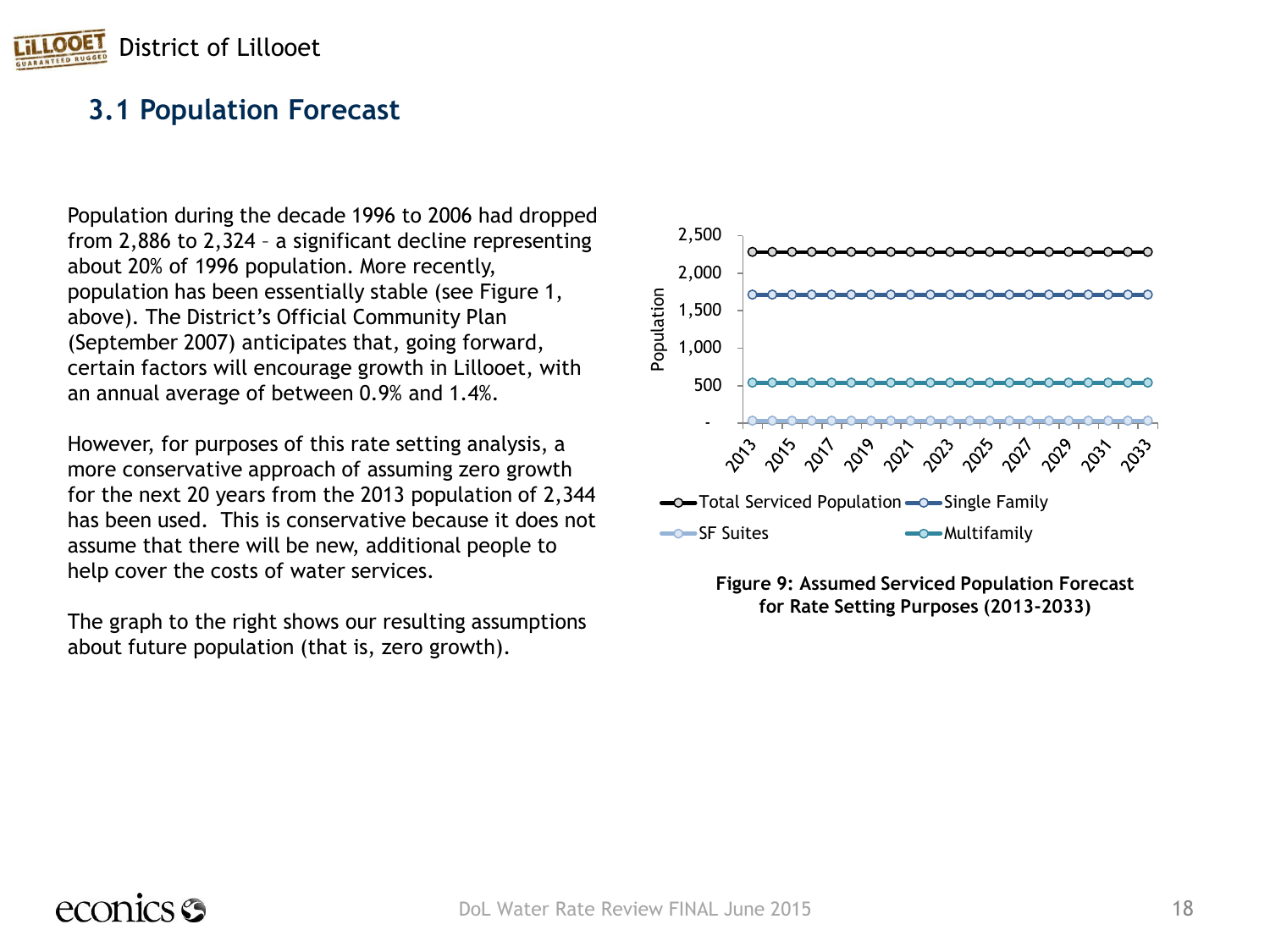

#### **3.2 Per Capita Demand Forecast**

Per capita consumption trends in each customer category are modelled below. In most Canadian communities, per capita demand has decreased in recent years as a result of changes in water fixture efficiency, user behaviour, and local regulations. These factors will likely continue to reduce per capita demand although rate of decline will likely diminish over time.



#### **Figure 10: Customer Category per Capita Demand Forecast (2013-2033)**

A significant drop in demand is projected in 2016 as a typical response to the introduction of a volumetric rate to a community. Actual responses in other communities that have done the same thing have varied from no change at all to as high as a 40% reduction. As a result, the rates model should be adjusted regularly during the first few years of transition as more meter data is gathered from the community and people begin to respond to the new price signal.

#### $1CS$   $\mathcal{C}$ ecor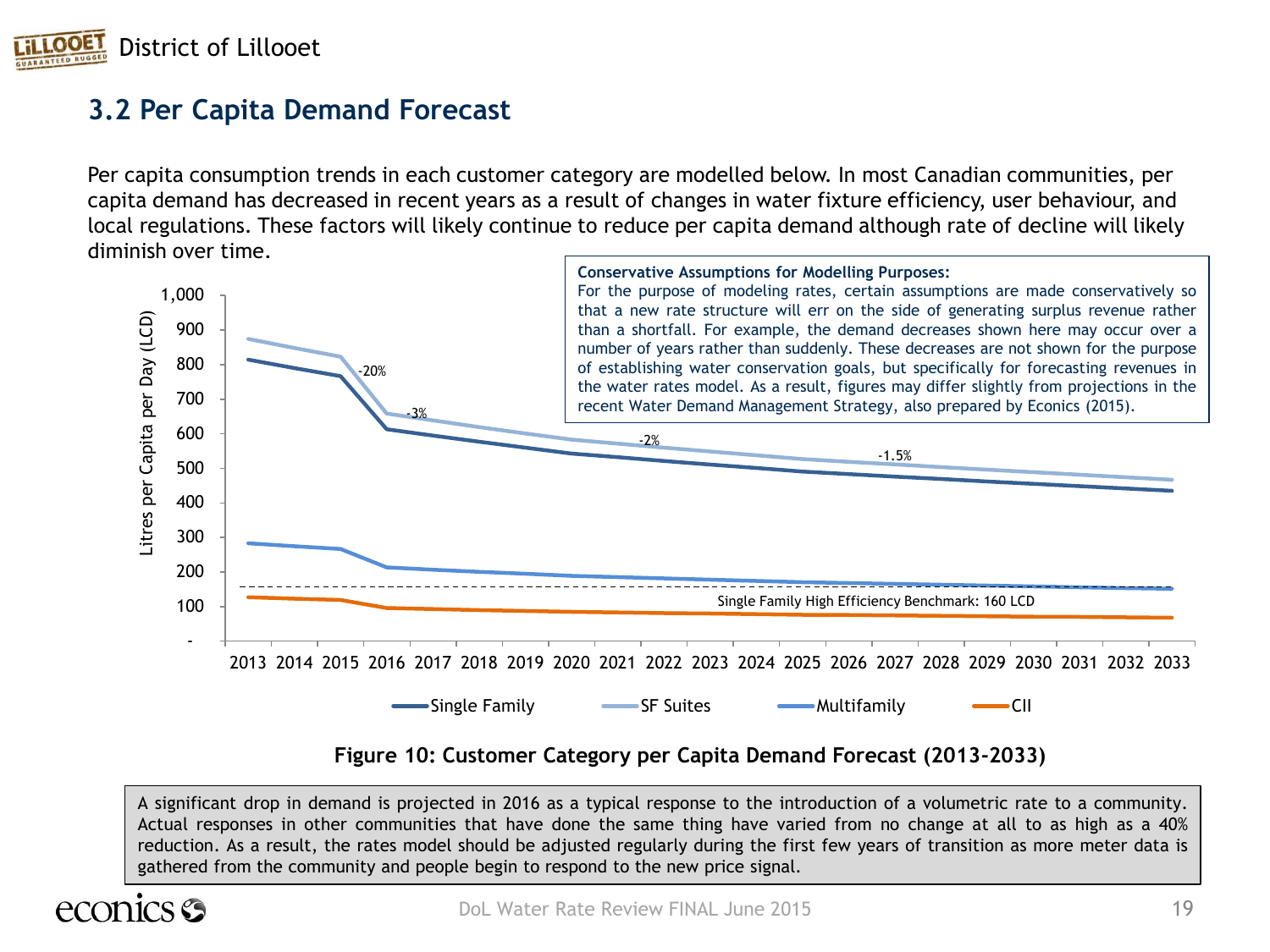

#### **3.3 Total Demand Forecast**

The forecasted billable demand shown in the figure below is developed using population and per capita demand forecasts.



**Figure 11: Total Billable Demand Forecast (2013-2033)**

For the purposes of modelling rates, demand is expected to decline over the 20 year planning horizon. The largest decline in demand is expected from the Single Family customer category.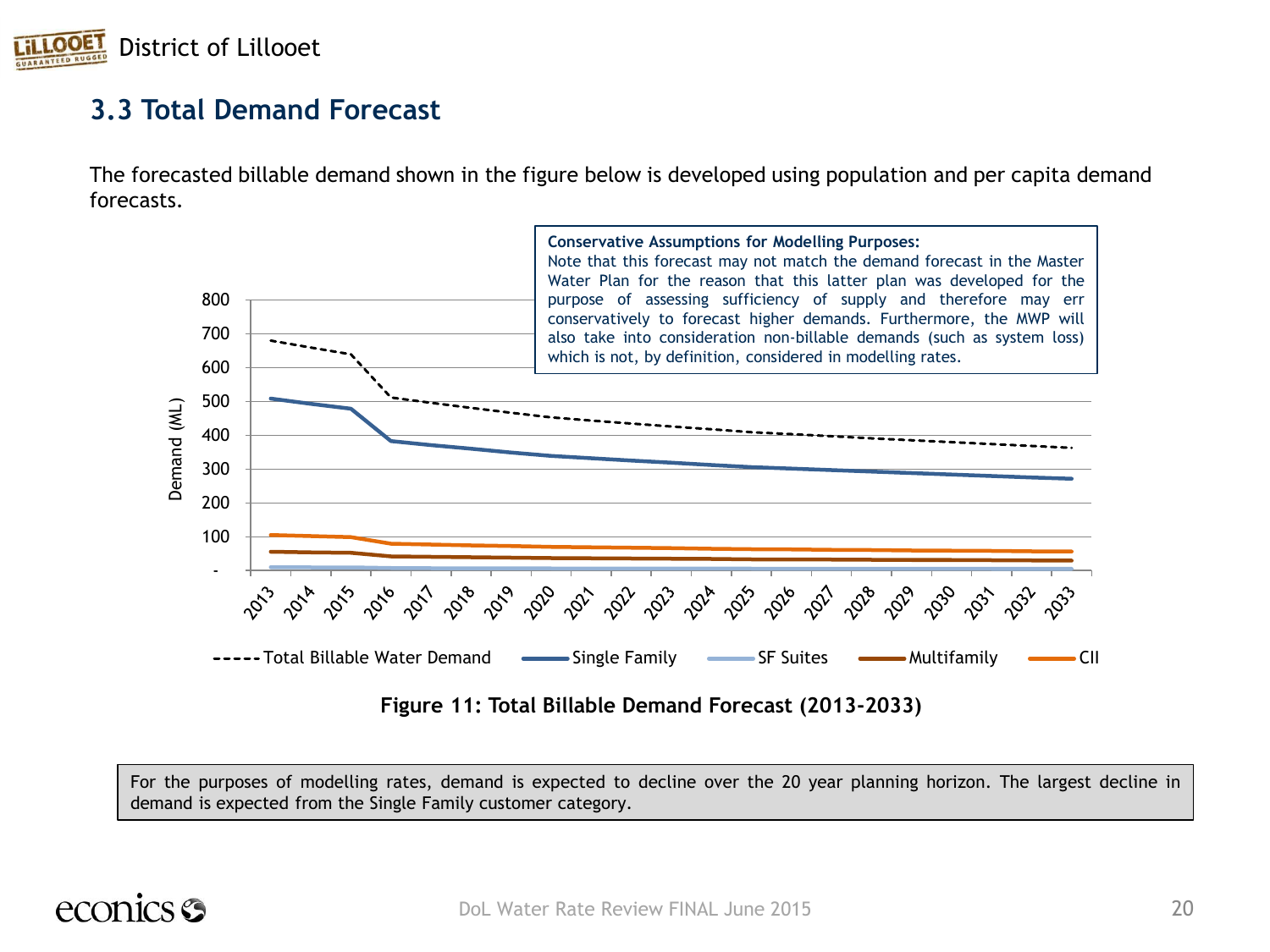

### **4.0 REVENUE REQUIREMENTS FORECAST**

**4.1 ANNUAL COST OF SUSTAINABLE OWNERSHIP (ACSO) 4.2 ANNUAL CONTRIBUTIONS FOR ASSET REPLACEMENT (ACFAR) 4.3 GENERAL WATER FUND ANALYSIS**

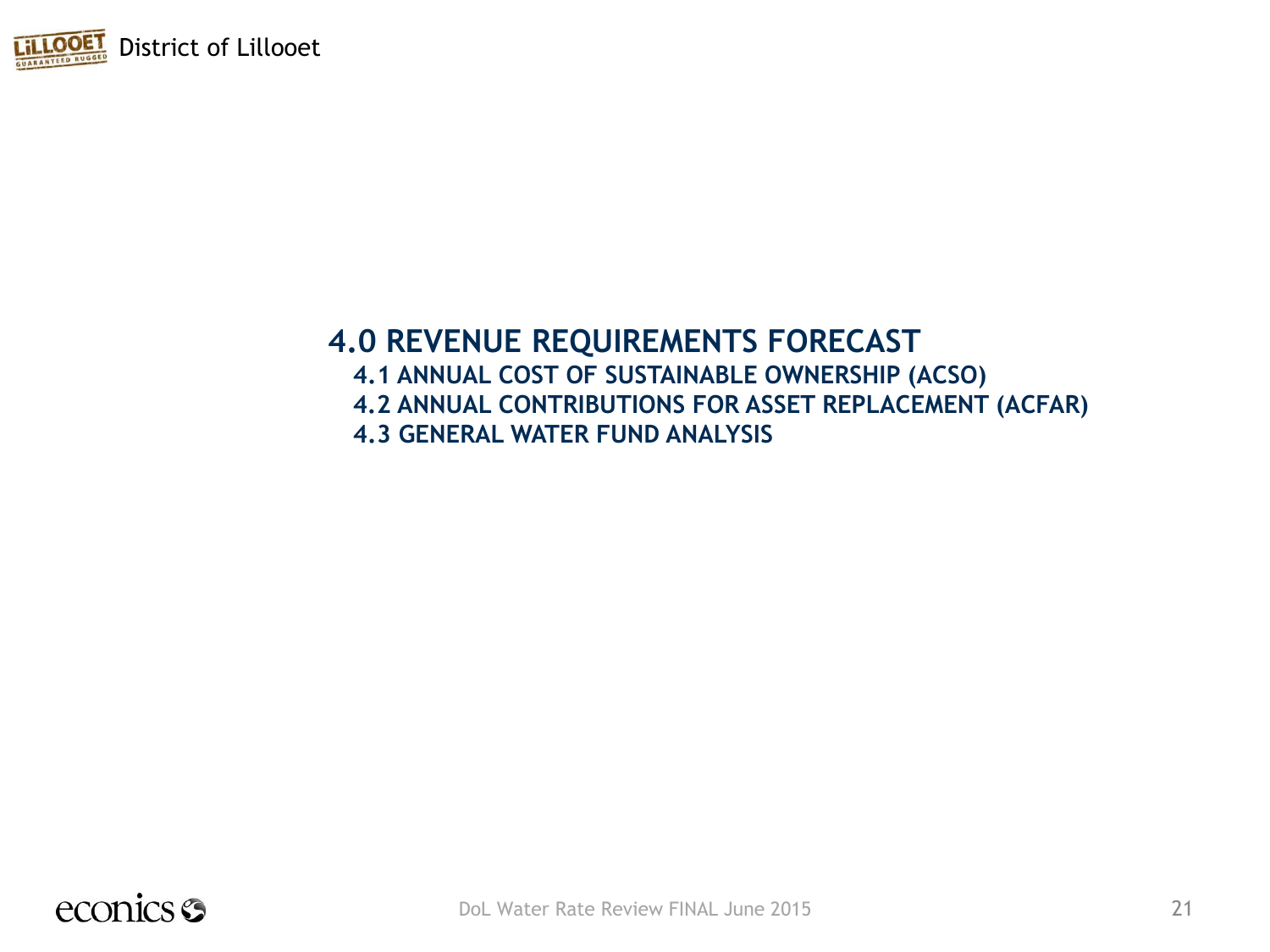

#### **4.1 Annual Cost of Sustainable Ownership**

The chart below represents a scenario for replacement of infrastructure over the next 100 years based on current estimated replacement values shown in the legend at the side. The average cost over the 100 year period is represented by the dashed line.



infrastructure every year.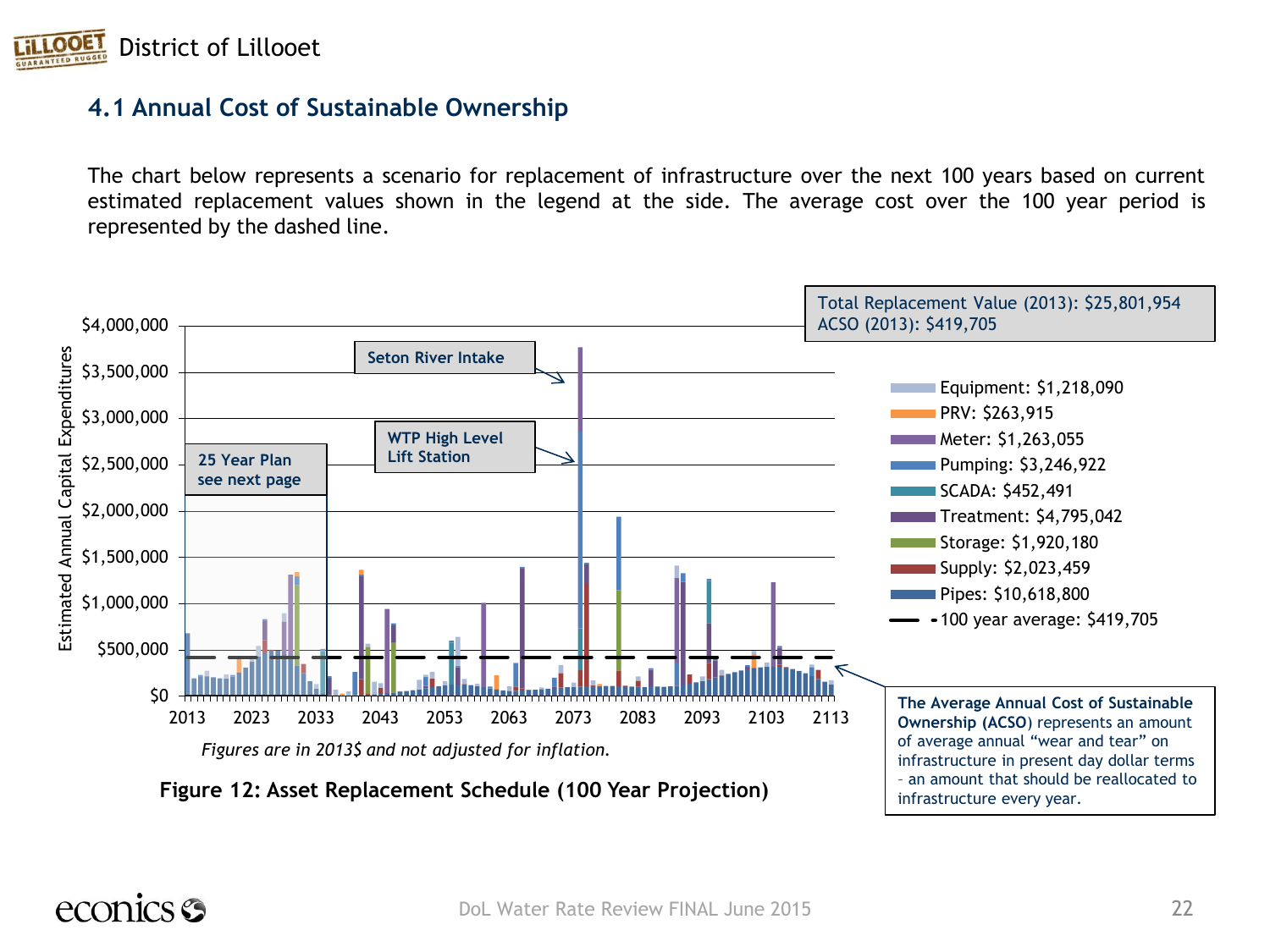

#### **4.1 Annual Cost of Sustainable Ownership (Continued)**

This chart shows the replacement schedule from the previous page zoomed in on the first 25 years.

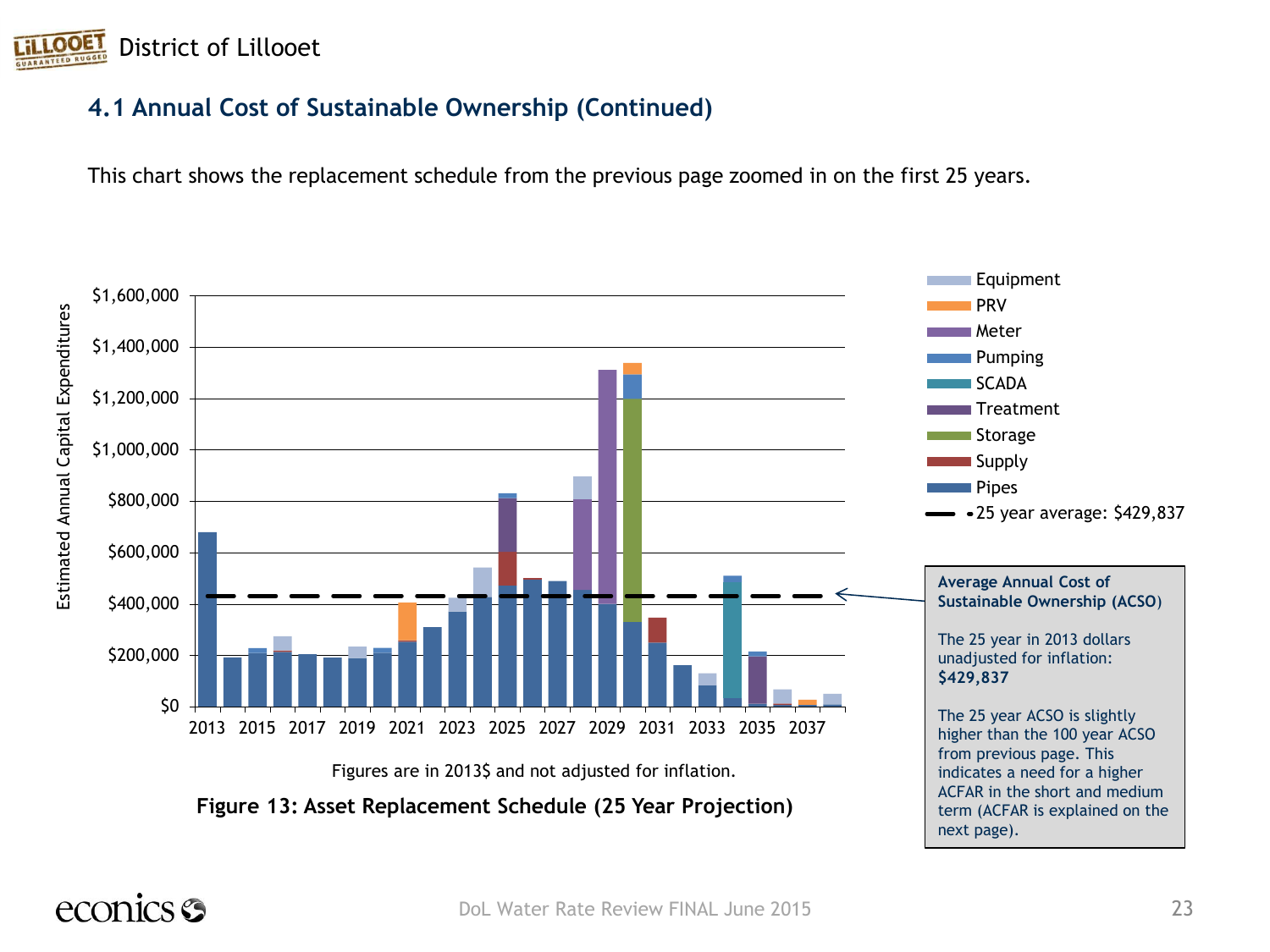

#### **4.2 Annual Contribution for Asset Replacement (ACFAR)**

This chart shows a scenario for Annual Contributions for Asset Replacement (ACFAR) over the next 25 year period. Note that unlike the figure in previous page, expenditures shown here are adjusted for inflation at 2% annually.



*Figures are adjusted for inflation.*

**Figure 14: Annual Contributions for Asset Replacement (25 Year Scenario)**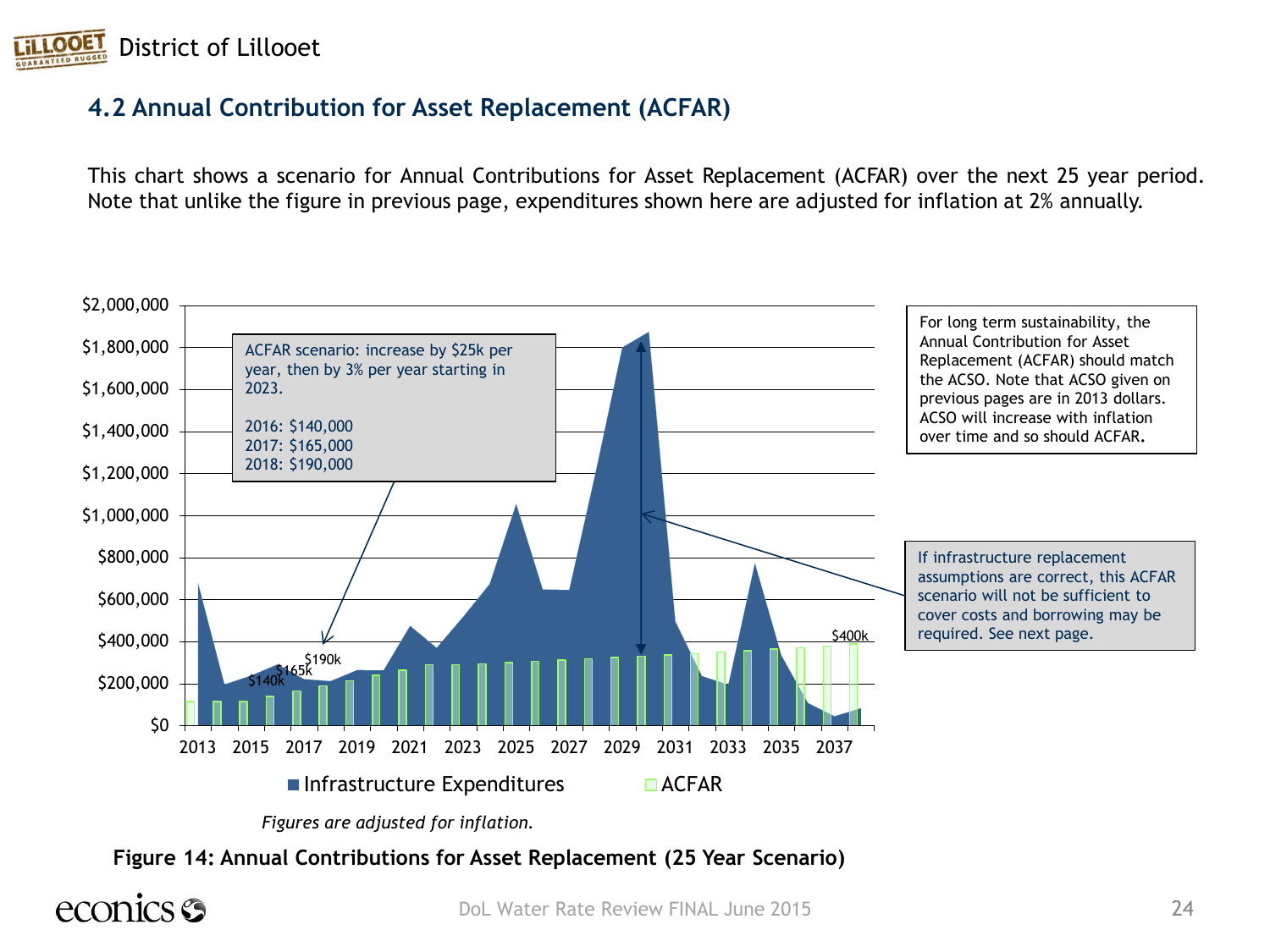

#### **4.2 Annual Contribution for Asset Replacement (continued)**

This chart compares projected infrastructure expenditures with available budget (ACFAR). The dashed line represents the financial position, or net fund balance. **A financial position falling below zero implies insufficiency funding, or the need to borrow funds, or the need to defer the infrastructure expenditures.**



**Figure 15: Financial Position Projection (25 Year)**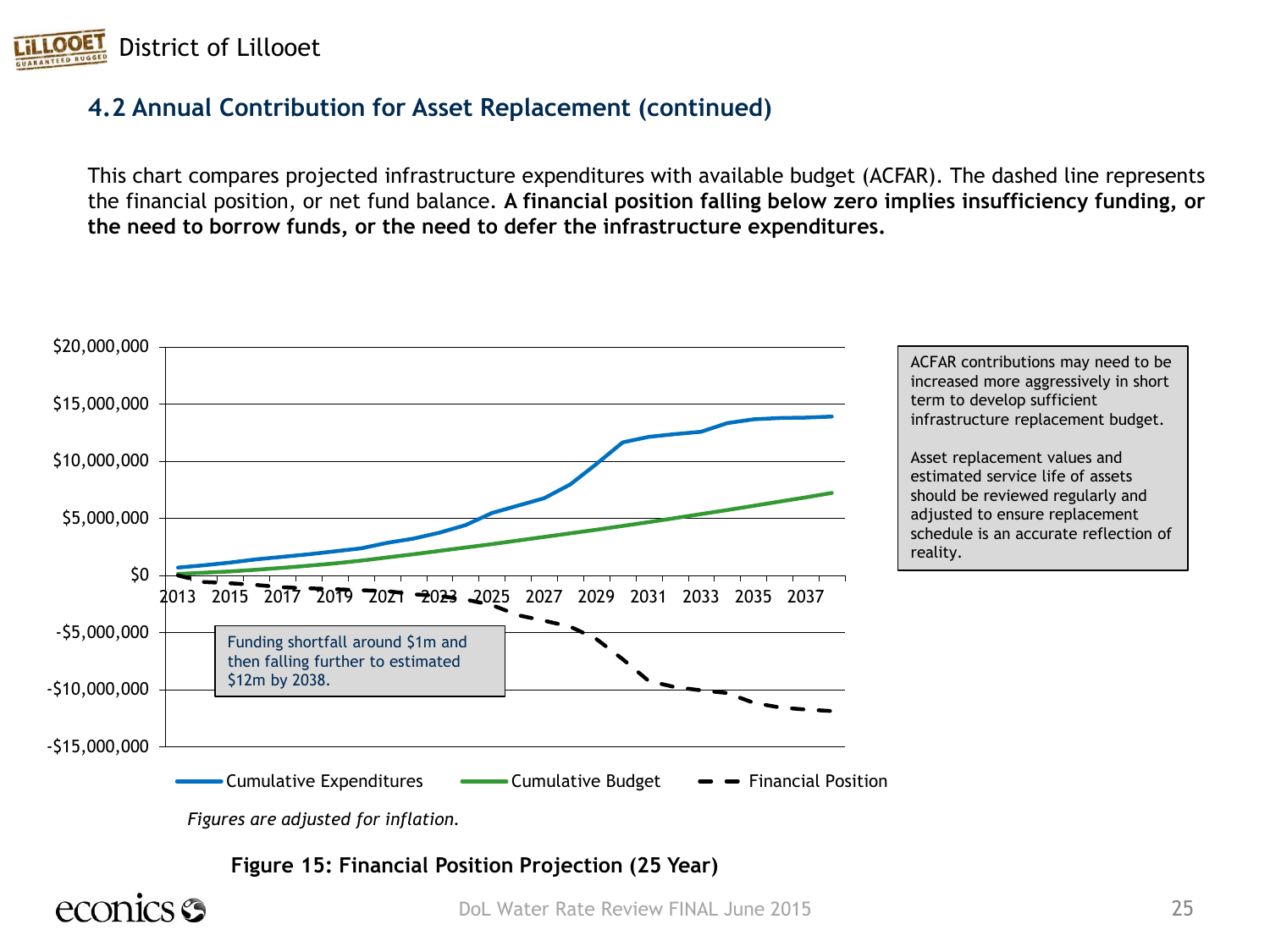

#### **4.3 General Water Fund Analysis**

This chart summarizes revenues, grants, developer contributions, operating expenses, asset renewal and future capital project costs over the next 20 years. The model assumes increases to water rates as shown in the accompanying table below. Note that this is an example scenario and not a recommended course of action.



#### **Table 3: Example Scenario - Annual Increases to Water Rates & Taxes**

| Year | Increase to<br><b>User Fees</b> | <b>Increase to</b><br><b>Taxes</b> |
|------|---------------------------------|------------------------------------|
| 2016 | $+20%$                          | 2%                                 |
| 2017 | <b>New Rates</b>                | 2%                                 |
| 2018 | $+18%$                          | 2%                                 |
| 2019 | $+2.8%$                         | 2%                                 |
| 2020 | $+2.8%$                         | 2%                                 |
| 2021 | $+2.8%$                         | 2%                                 |

ACFAR increasing to \$140k starting in 2016, and growing to \$350k by 2033.

Net balance target minimum (surplus carried over year to year for contingencies)

Fund balance starting \$400k in 2016 and drops as low as \$300k by 2018 and returns to minimum target (\$500k) by 2023.

#### **Figure 16: Revenues and Expenditures (20 Year Projection)**

### econics **s**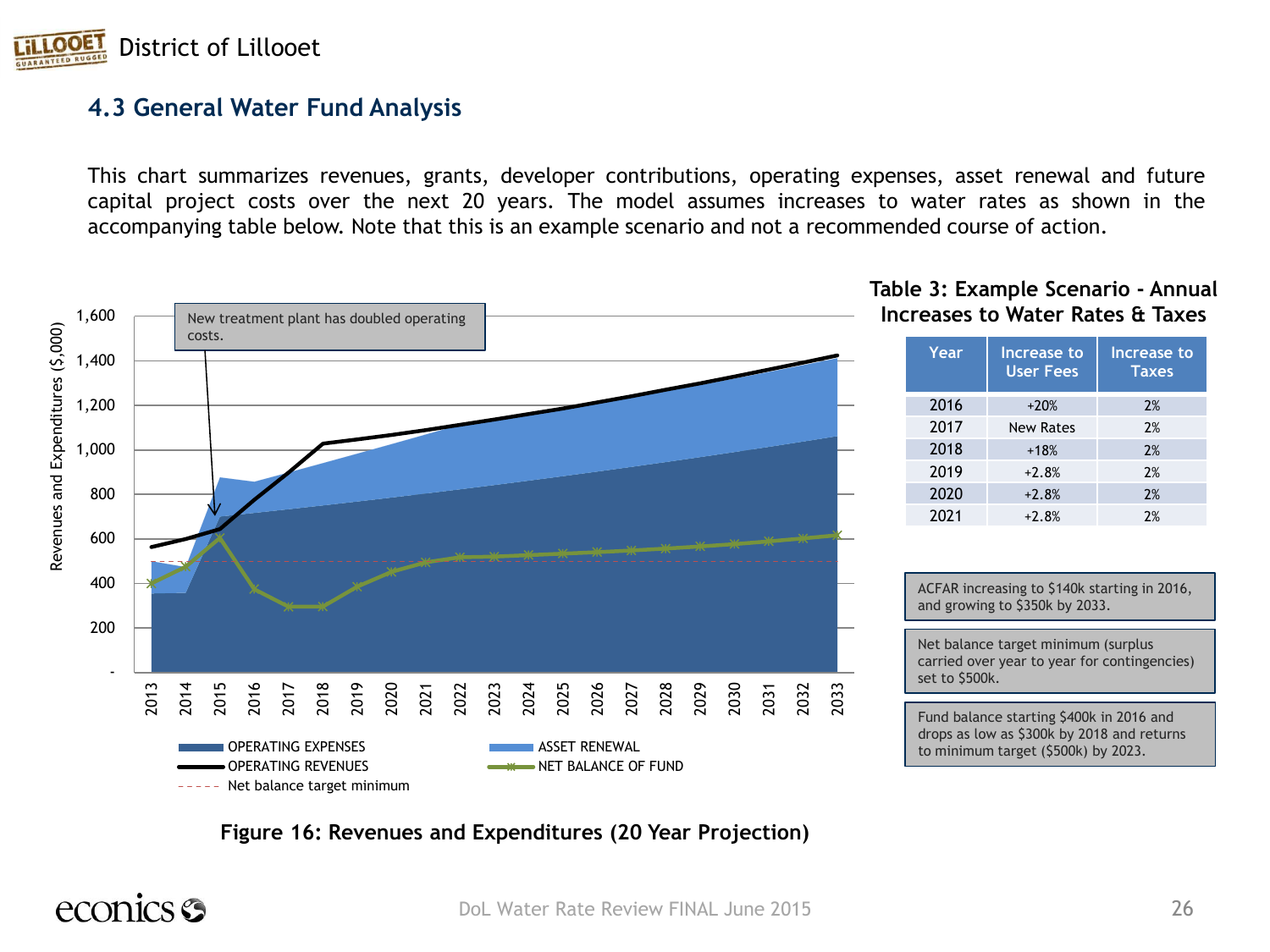

### **5.0 COST OF SERVICE**

- **5.1 LEVELS OF SERVICE**
- **5.2 COSTS OF SERVICE**
- **5.3 APPORTIONING UNITS OF SERVICE**
- **5.4 COST ALLOCATION**

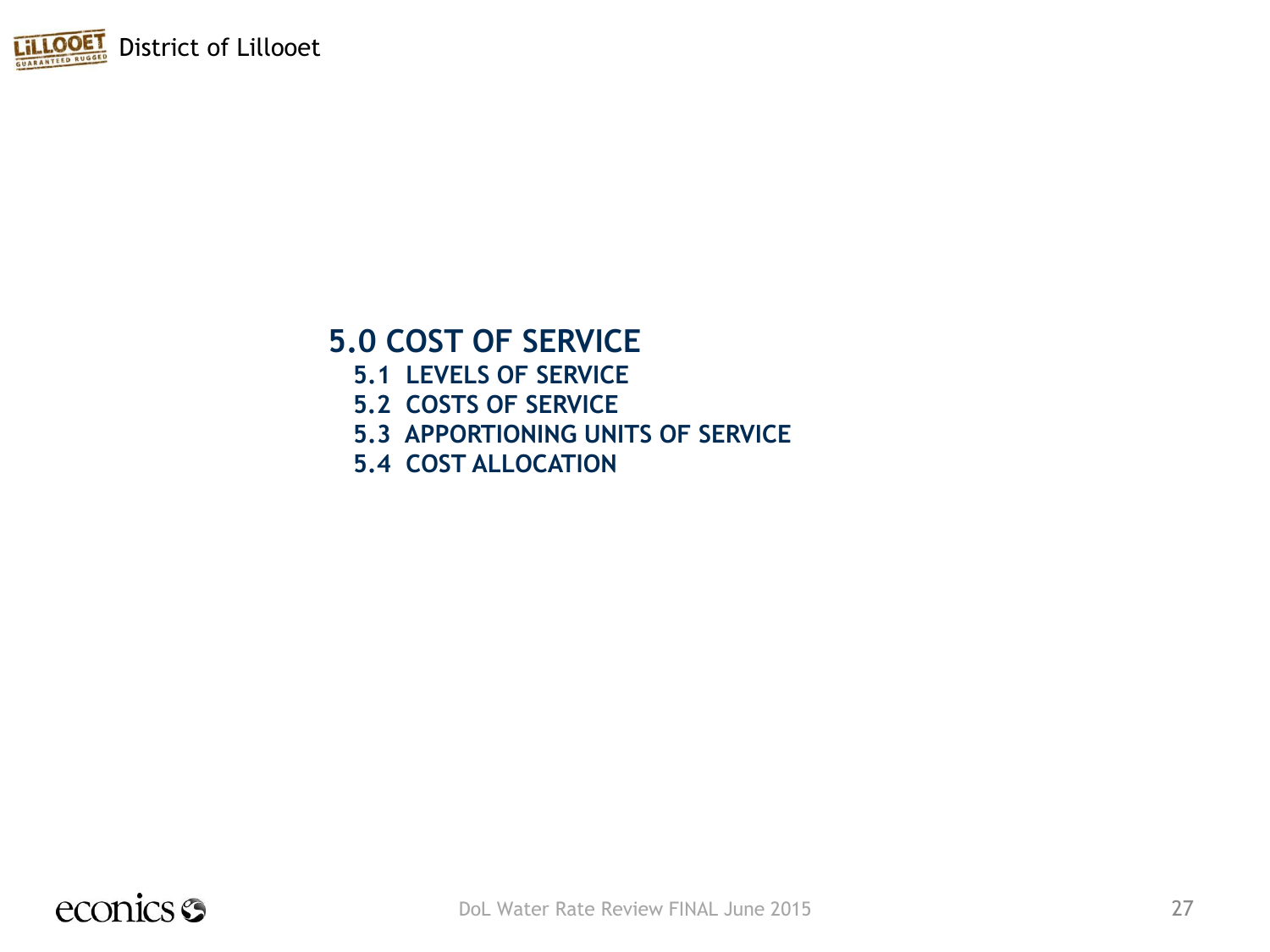

#### **5.1 Levels of Service**

Water services can be subdivided into subset Service Components as shown in the table below. The Level of Service provided through each component is described in the table and the Units of Service shown. The costs apportioned to each Service Component is shown and the total adds up to the total expected revenues for the year. The Cost of Service divided by the Units of Service gives the Unit Cost of Service. Unit Costs are applied to each customer category commensurate with the portion of Units of Service "consumed" by the category. More information is provided on subsequent pages.

|  | Table 4: Levels of Service (Based on 2016 Projection) |
|--|-------------------------------------------------------|
|--|-------------------------------------------------------|

| Service<br>Components      | <b>Level of Service</b><br>Description                                     | Units of<br>Service        | Cost of<br>Service | Unit Cost of<br><b>Service</b> |
|----------------------------|----------------------------------------------------------------------------|----------------------------|--------------------|--------------------------------|
| Administration             | Administrative including: management, planning, call<br>support, & billing | 957 billed<br>accounts     | \$137,561          | \$143.74 per bill              |
| <b>Service Connections</b> | Connection-based costs including meter maintenance                         | 1,609 equivalent<br>meters | \$19,465           | $$12.10$ per<br>equiv. meters  |
| <b>Base Service</b>        | Basic operations: supply, treatment, storage, and<br>distribution          | 511,707 $m3$               | \$420,734          | \$0.82 per $m^3$               |
| Max Day Extra Capacity     | Costs associated with peak-period demand                                   | 1,682 $m^3$ /day           | \$95,166           | \$56.57 per<br>$m^3$ /day      |
| <b>Total Cost</b>          |                                                                            |                            | \$672,926          |                                |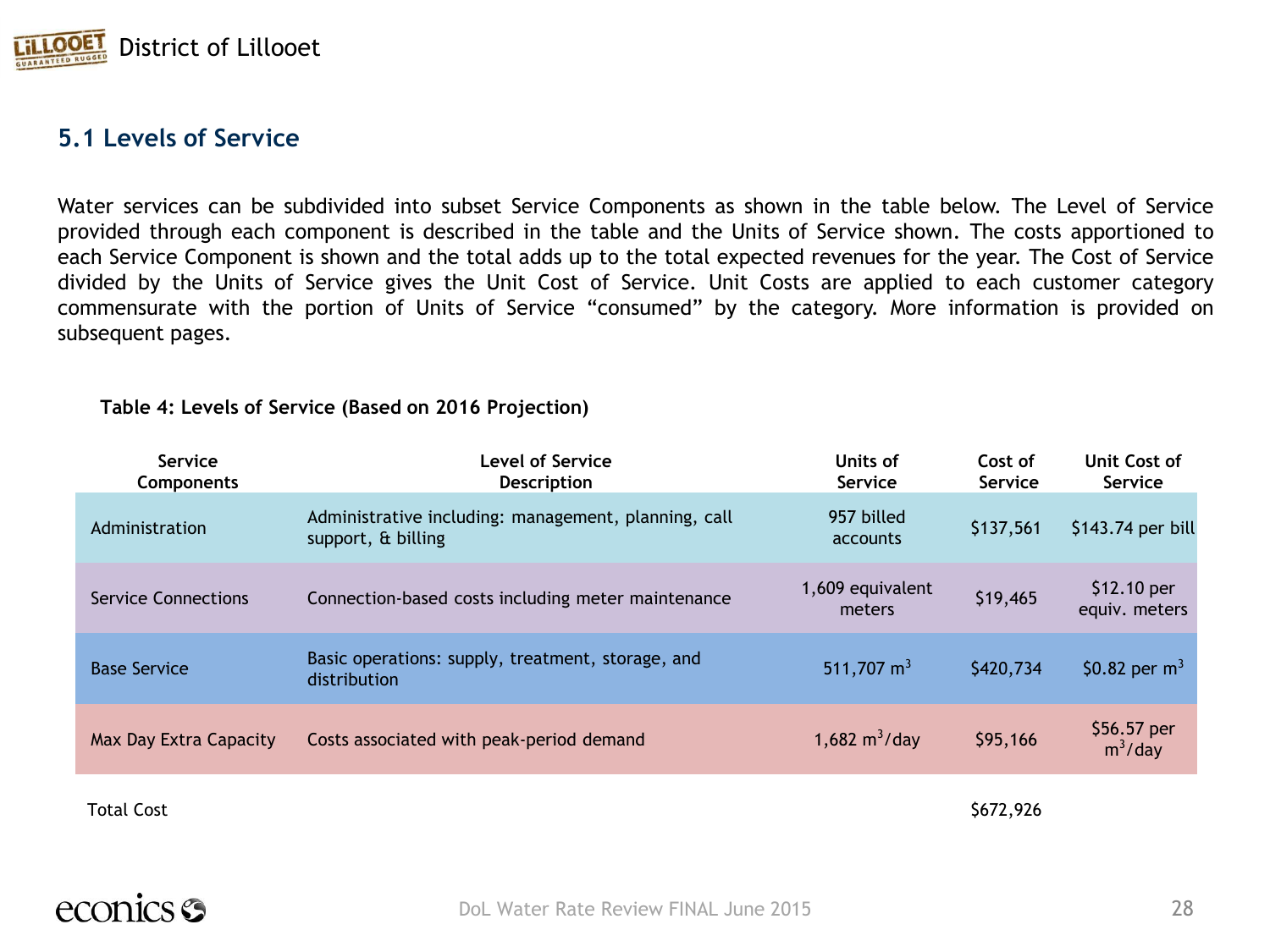

#### **5.2 Cost of Service**

The cost of service is re-calculated separately for each year throughout the 20 year time horizon so that inflation as wells as projected changes in demand are taken into consideration.



**Figure 17: Cost of Service Components Over 20 Years**

### econics <del>S</del>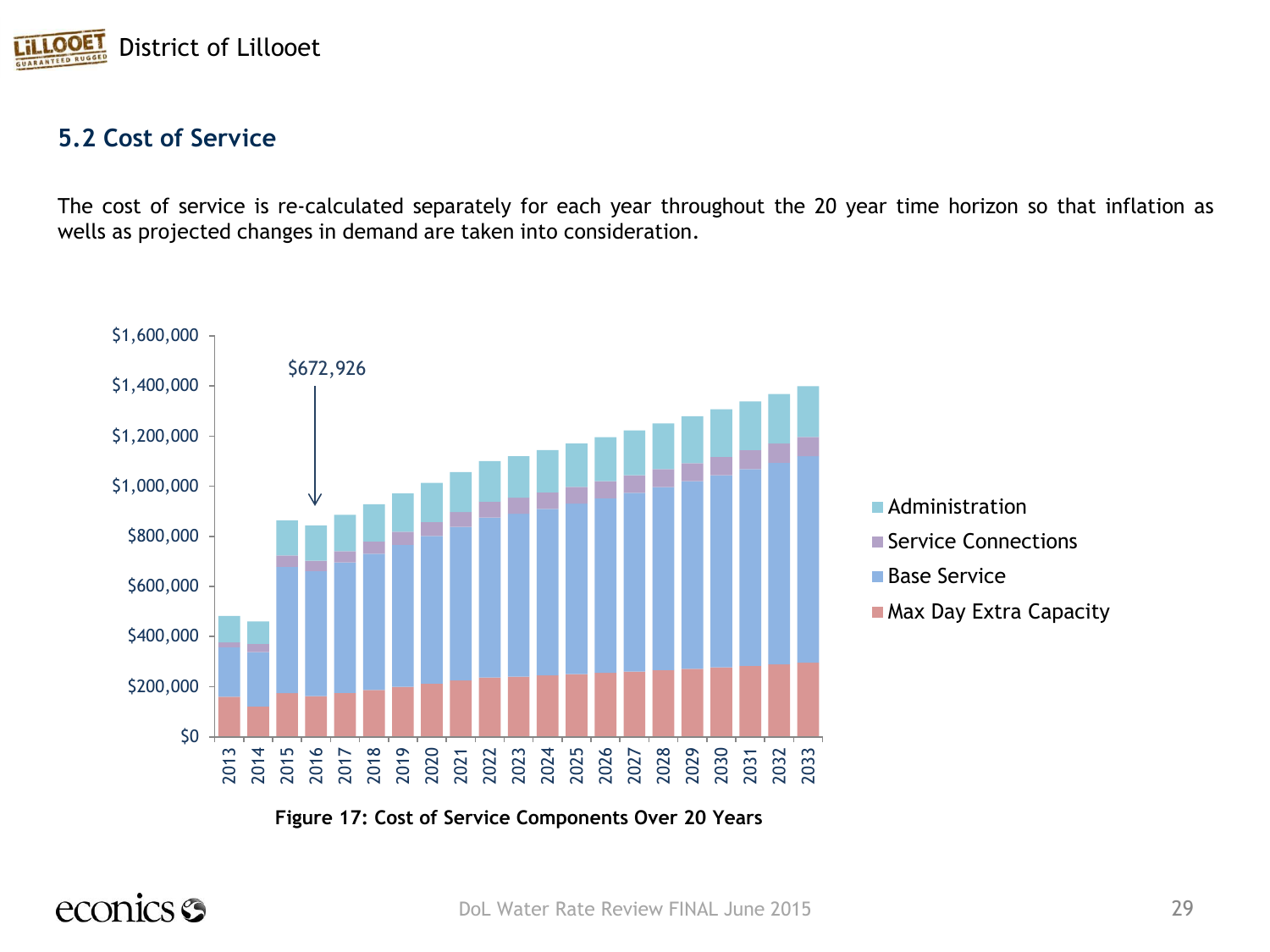

#### **5.3 Apportioning Units of Service**

The Units of Service shown in the table at the left are "consumed" in varying amounts by the different customer categories. The chart at the right shows the proportion of "consumption" by each customer category.



**Figure 18: Units of Service (Based on 2016 Projection) Apportioned to Customer Categories Based on Demand Characteristics**

### econics **es**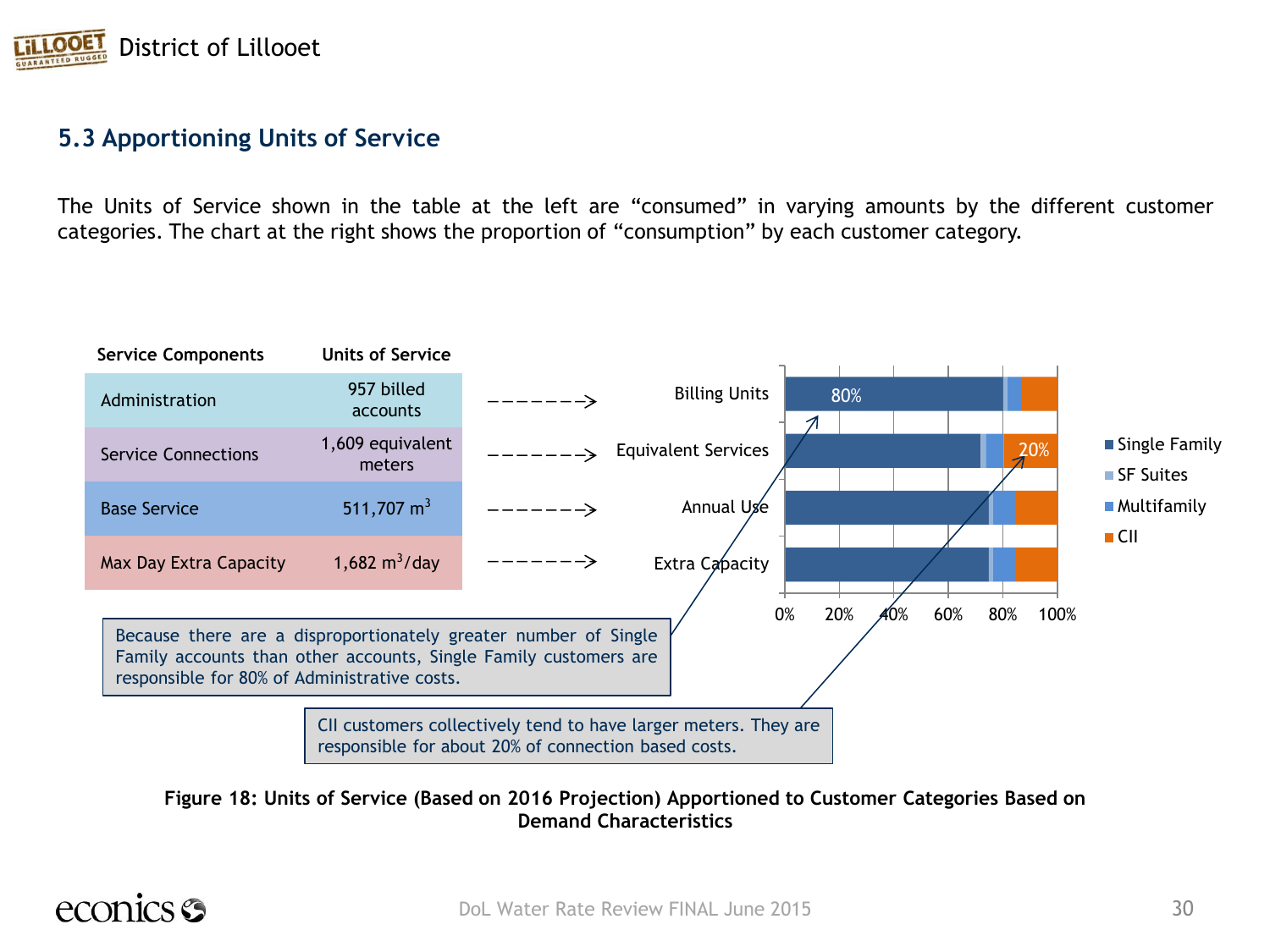

#### **5.4 Cost Allocations**

The portion of total Cost of Service allocated to each customer category is determined by "multiplying" a 20 year projection of total Cost of Service to the apportioned Units of Service "consumed".



**Figure 19: Allocation of 20 Year Costs to Customer Categories**

### econics <del>S</del>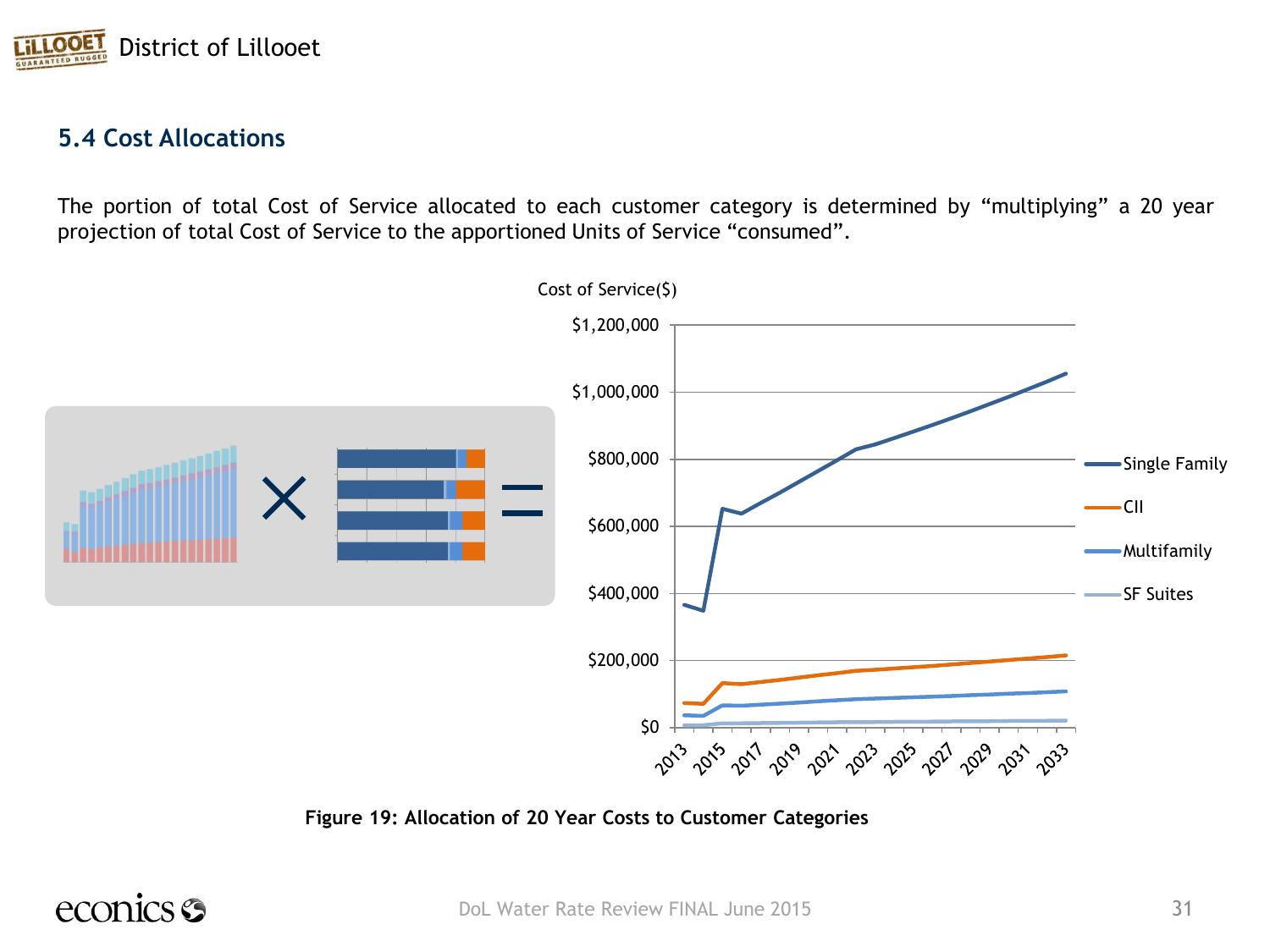

### **6.0 PROPOSED RATE STRUCTURE**

**6.1 RATE SCHEDULE 6.2 EQUITY ANALYSIS 6.3 BILLING EXAMPLES**

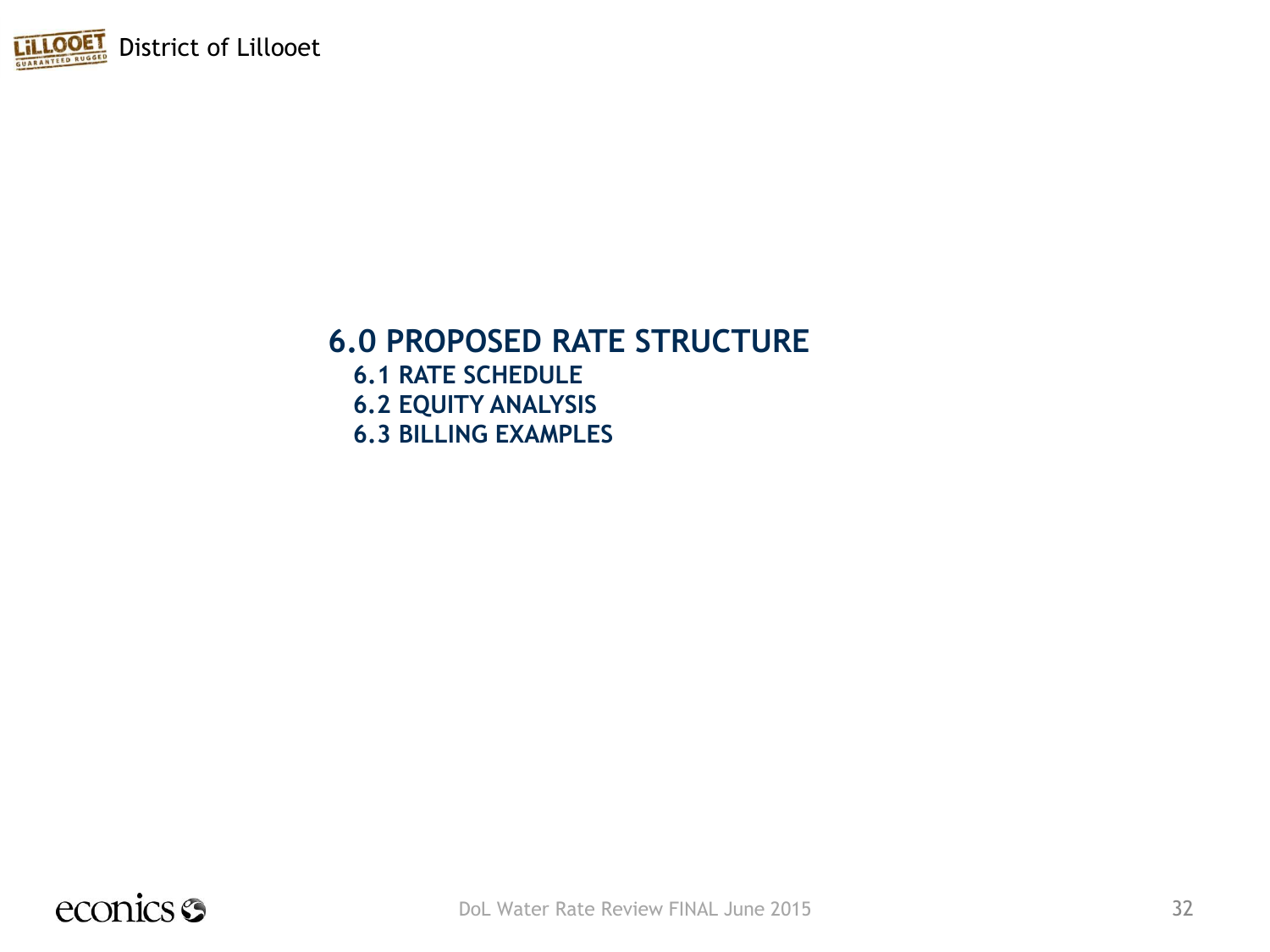

#### **6.1 Rate Schedule**

The following table outlines a proposed new rate schedule.

|                                                                      | Table 5: Rate Schedule (2017-2018) |     |          |  |  |  |
|----------------------------------------------------------------------|------------------------------------|-----|----------|--|--|--|
|                                                                      | 2017                               |     | 2018     |  |  |  |
| <b>Single Family</b>                                                 |                                    |     |          |  |  |  |
| Monthly Fixed Charge                                                 | \$42.00                            | 18% | \$49.56  |  |  |  |
| Additional Charge for Suite                                          | \$13.80                            | 18% | \$16.28  |  |  |  |
| Variable Charge $(\frac{5}{m^3})$                                    | \$0.49                             | 18% | \$0.58   |  |  |  |
| <b>Multifamily</b>                                                   |                                    |     |          |  |  |  |
| Monthly Fixed Charge (per unit)                                      | \$13.80                            | 18% | \$16.28  |  |  |  |
| Variable Charge $(\frac{5}{m^3})$                                    | \$0.49                             | 18% | \$0.58   |  |  |  |
| Commercial                                                           |                                    |     |          |  |  |  |
| Monthly Fixed Charge                                                 |                                    |     |          |  |  |  |
| 3/4"                                                                 | \$31.50                            | 18% | \$37.17  |  |  |  |
| 1"                                                                   | \$52.50                            | 18% | \$61.95  |  |  |  |
| 1.5"                                                                 | \$105.00                           | 18% | \$123.90 |  |  |  |
| 2"                                                                   | \$168.00                           | 18% | \$198.24 |  |  |  |
| Variable Charge $(S/m3)$                                             | \$0.49                             | 18% | \$0.58   |  |  |  |
| <b>Parcel and Frontage Taxes</b>                                     |                                    |     |          |  |  |  |
| North Lillooet Parcel Tax (\$/year)<br>Central Lillooet Frontage Tax | \$170.34                           | 2%  | \$173.75 |  |  |  |
| (\$/foot/year)                                                       | \$1.33                             | 2%  | \$1.35   |  |  |  |

#### **Table 5: Rate Schedule (2017-2018)**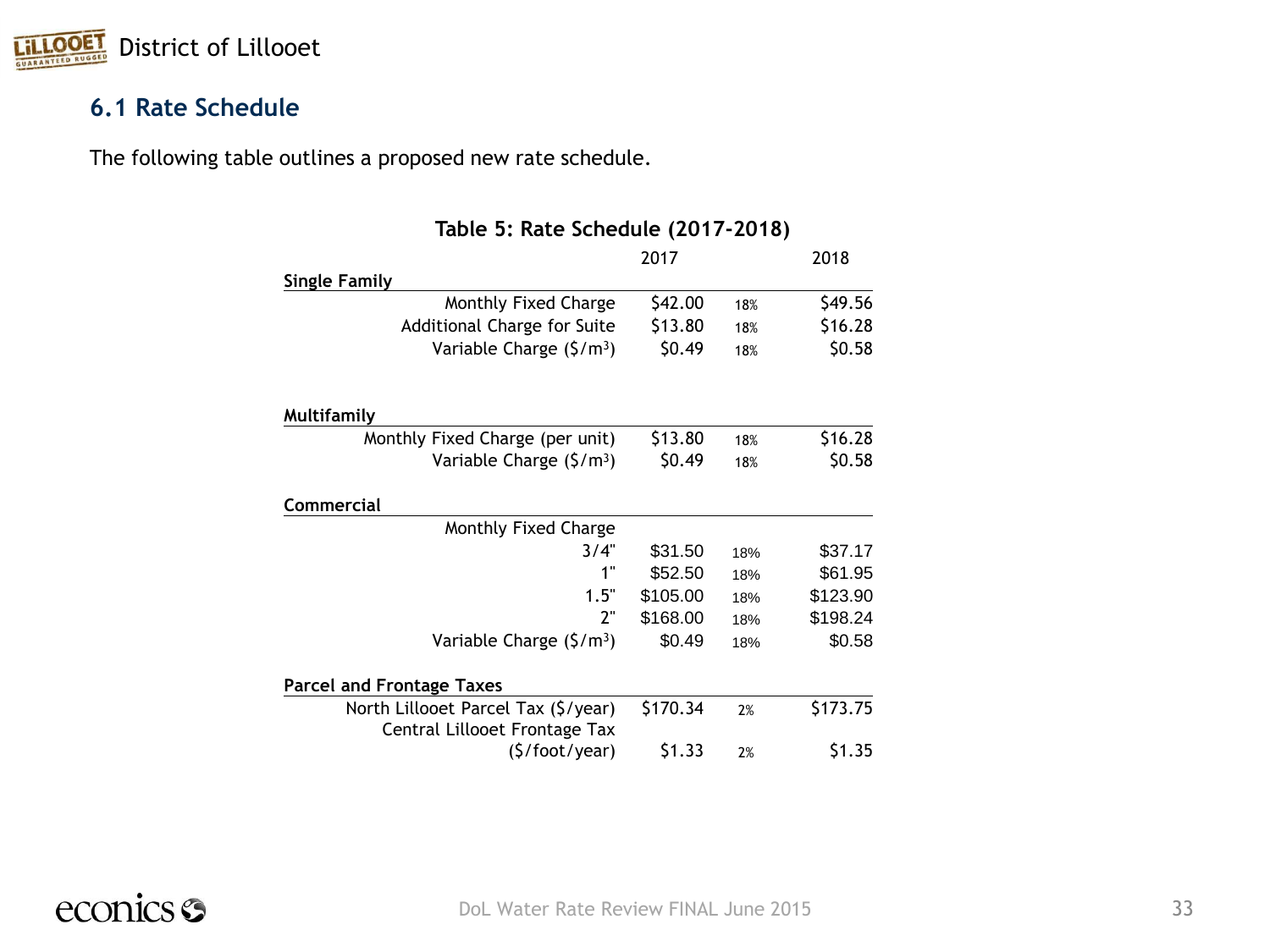

#### **6.2 Equity Analysis**

The figure below shows the average cost of water service for each customer category. The green bars represent the true average cost in the year 2018. The purple bars represent the actual average cost created by the proposed rate schedule for each year leading up to 2018.



**Figure 20: Equity Analysis**

With this structure, the District would be on track to achieve rate equity by 2018. Note the slightly lower average true cost for Multifamily and CII. This is due to the fact that "economies of scale" are associated with larger users.

### econics <del>S</del>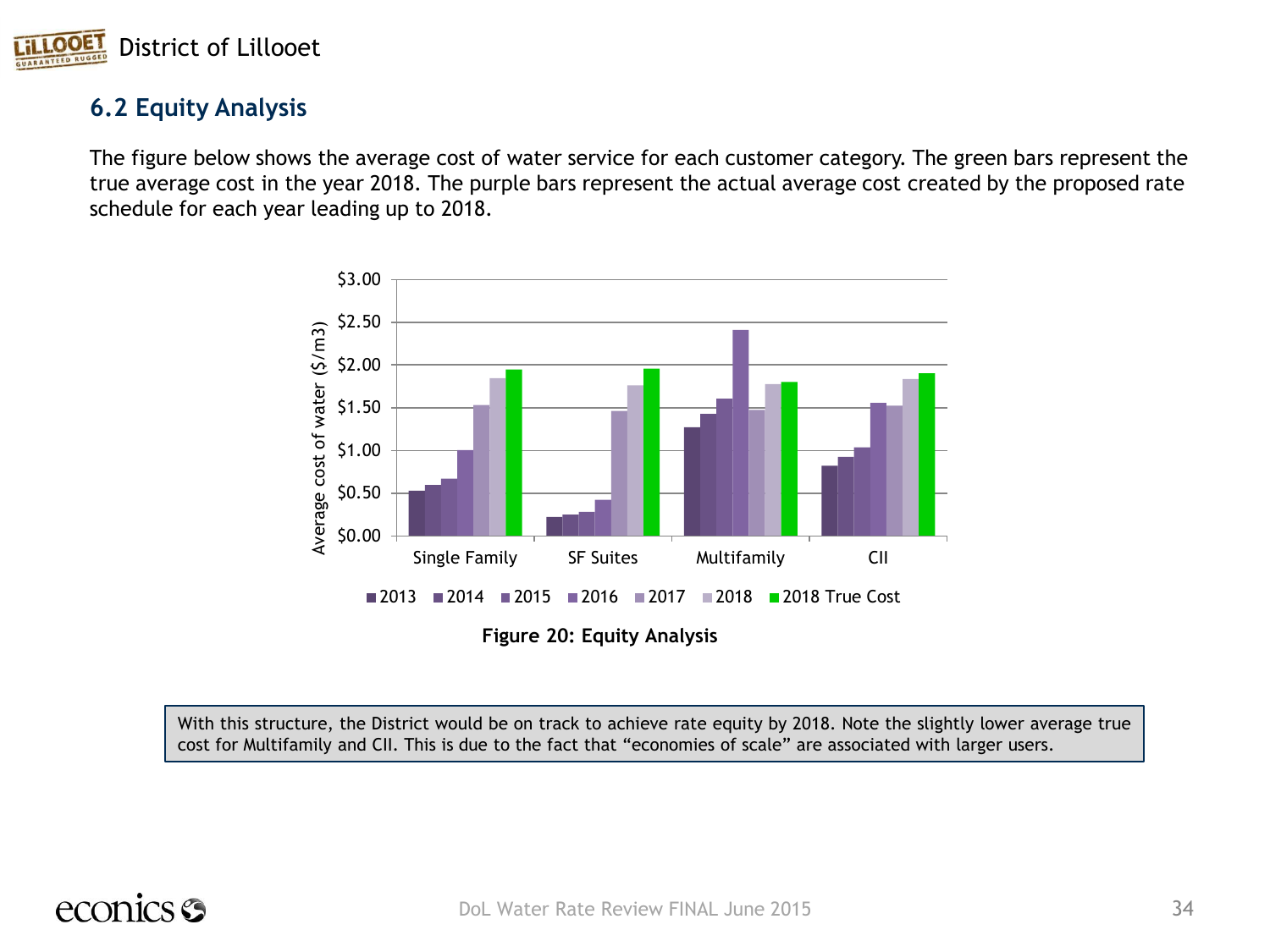

#### **6.3 Billing Examples**

The expected changes to the average customer bill are indicated below. This analysis assumes that "mock billing" will take place in 2016 and the new rate structure will be implemented in 2017. Mock bills are ones that show what costs would be under the new rate structure, but continue to actually charge based on the old one. Typically this is done for a year or so, and helps residents clearly understand the new system. It also gives them time to make changes that will help control costs in the future. For example, they may choose to replace inefficient appliances and fixtures in their homes, reduce how much they irrigate outdoors or replace outdated equipment in their businesses. If they do so during the mock billing period, their costs will be lower when the new rate actually kicks in.

|                                    | Avg. per capita | Total annual      | <b>Total Charge</b> |
|------------------------------------|-----------------|-------------------|---------------------|
|                                    | demand (LCD)    | usage $(m3/year)$ | 2017                |
| <b>Single Family</b>               |                 |                   |                     |
| Low consumer                       | 200             | 163               | \$584               |
| Mid consumer                       | 470             | 383               | \$692               |
| High consumer                      | 750             | 610               | \$803               |
| Multifamily                        |                 |                   |                     |
| Mobile home park - low (per unit)  | 80              | 65                | \$197               |
| Mobile home park - high (per unit) | 175             | 142               | \$235               |
| Apartment - low (per unit)         | 80              | 65                | \$197               |
| Apartment - low (per unit)         | 175             | 142               | \$235               |
| Commercial                         |                 |                   |                     |
| Retail store with 3/4"             |                 | 75                | \$452               |
| Larger business with 2"            |                 | 2000              | \$2,996             |

#### **Table 6: Average Customer Bills**

### econics **es**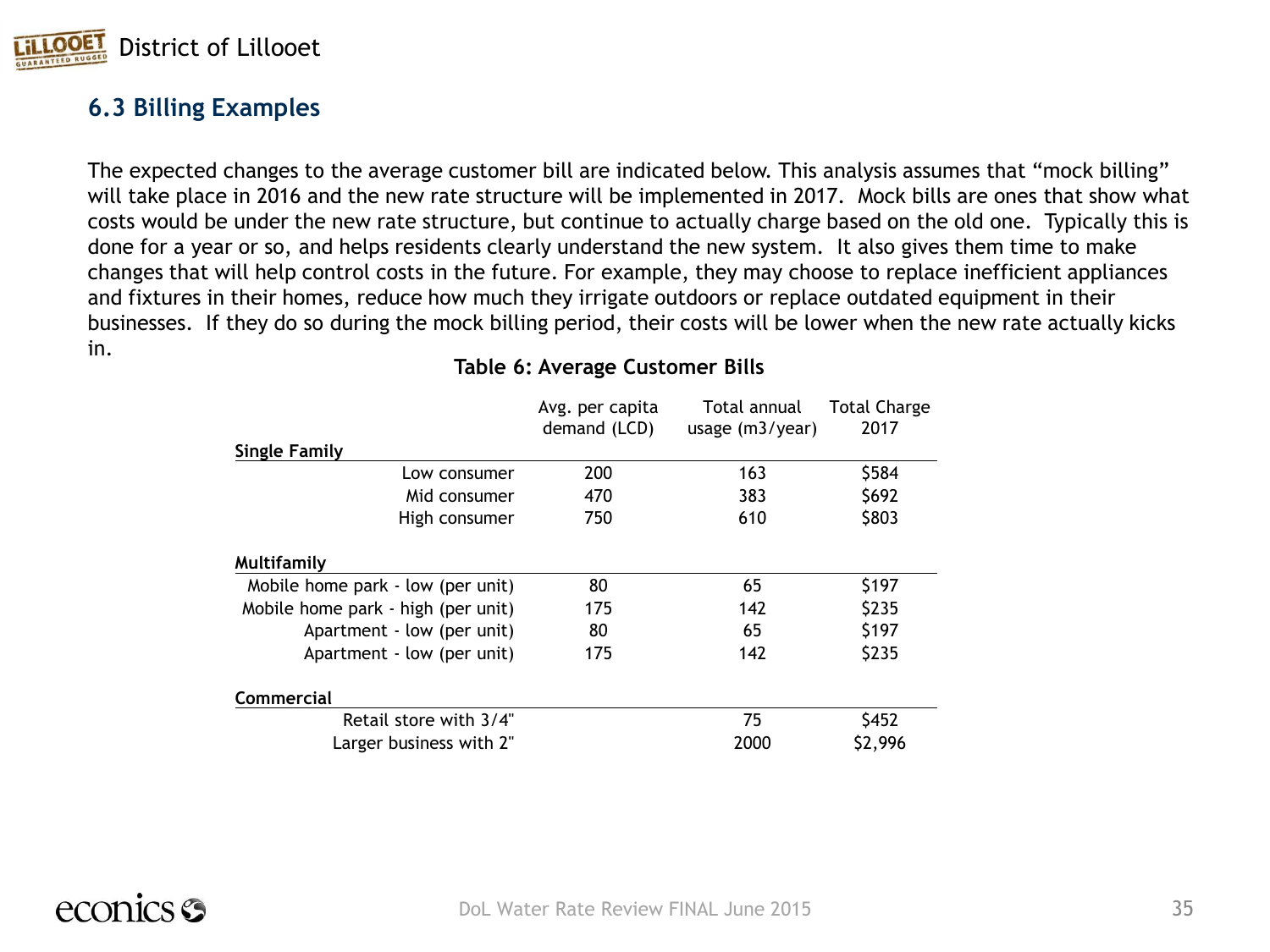

### **7.0 Findings and Recommendations**

**7.1 Findings 7.2 Recommendations**

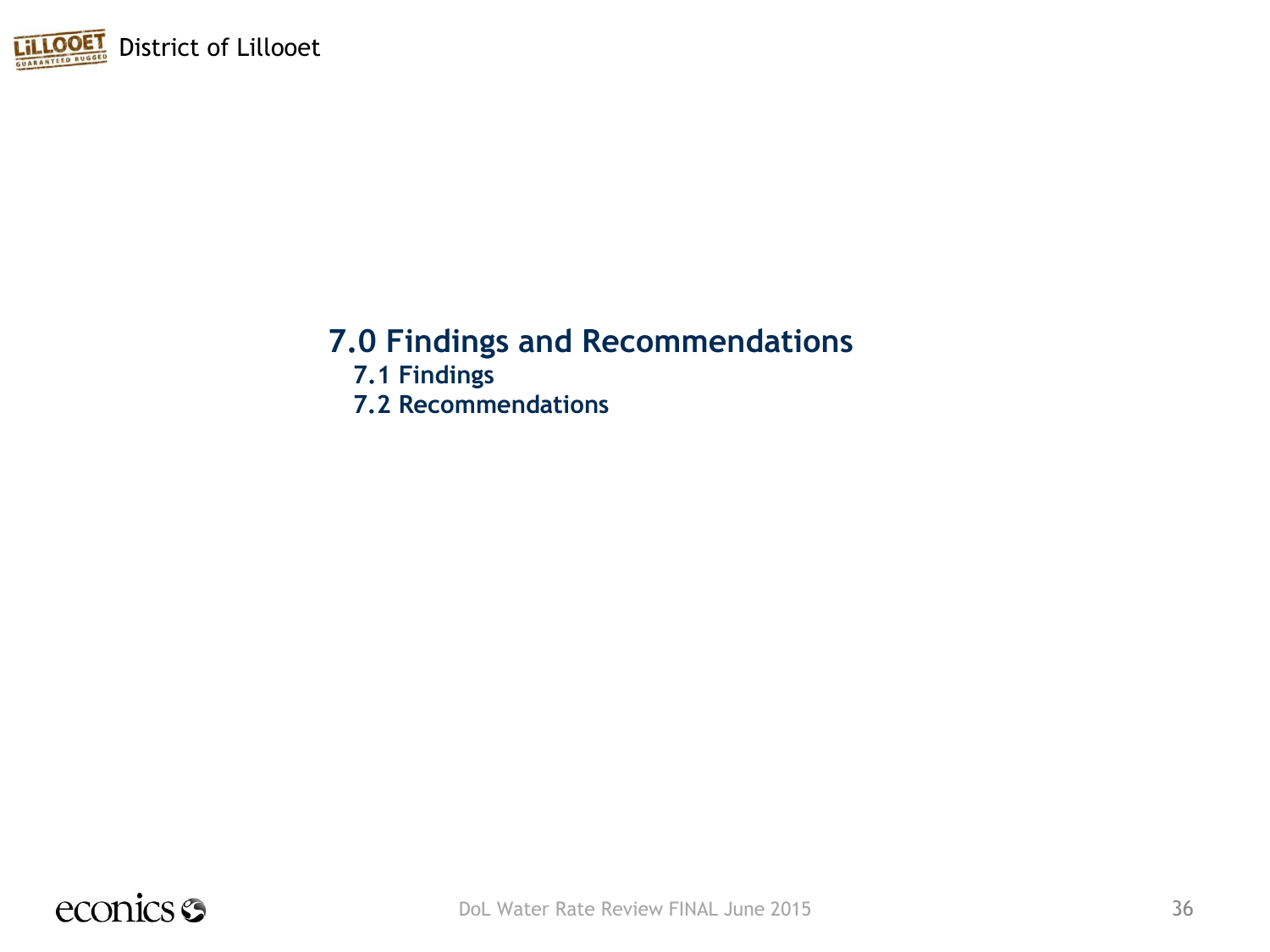

#### **7.1 Findings**

The following lists some key findings in this report:

- 1. Population has not changed significantly in past years, a trend that is expected to continue.
- 2. Current per capita demand is quite high as measured from preliminary meter readings. This is normal for an unmetered community, especially one with a hot and dry climate.
- 3. Revenue contributions from the multifamily customer category appears to be disproportionately high, and single family residential contributions disproportionately low.
- 4. Demand will likely decline sharply over the first several billing cycles when volume-based rates take effect. Overall billable demand is likely to decline from the current 650 ML per year to as low as 400 ML per year over the next 10 years. This will be due to a combination of factors including the move to volume pricing, other water conservation measures the District will implement, and natural replacement of older water-using fixtures and appliances in homes and businesses with the more efficient models that now dominate the market.
- 5. Commissioning of the new treatment plant has significantly increased the District's operations and maintenance costs.
- 6. The District's water infrastructure has an estimated \$25.8m replacement value. A 100-year asset replacement schedule indicates that the Annual Cost of Sustainable Ownership (ACSO) is about \$420,000. This implies a 61-year estimated service life for the system as an aggregate whole.
- 7. Recent Annual Contributions for Asset Replacement (ACFAR) have been about \$115,000, amounting to only 27% of the \$420,000 ACSO.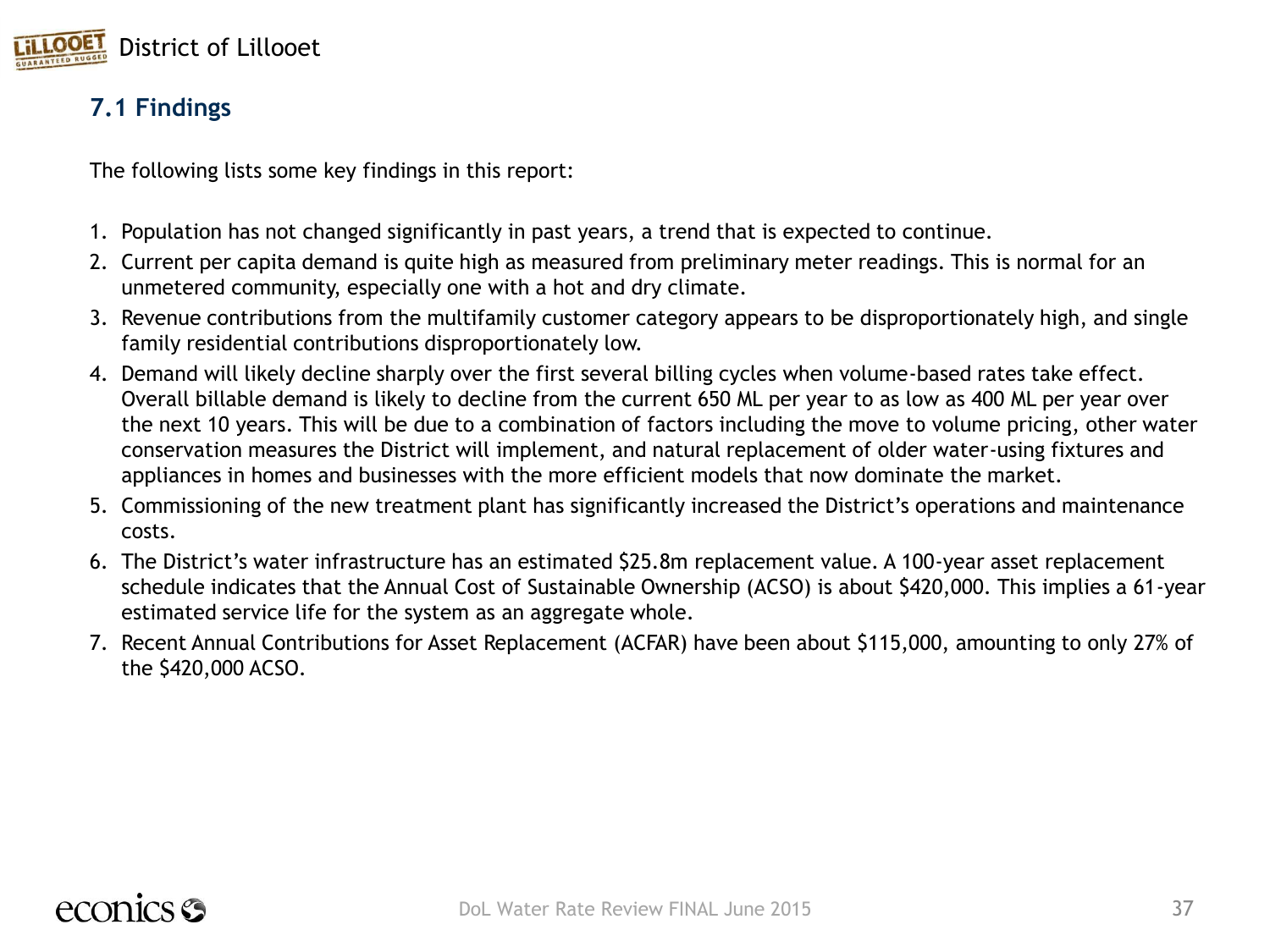

#### **7.2 Recommendations**

The following lists some recommendations that emerge from this report:

- 1. With meters now in place and the meter reading process started, the District should endeavor to adopt a volumebased rate at earliest convenience, preferably starting with a mock billing period to get the community accustomed to the new rate structure before it actually takes effect.
- 2. The rate structure proposed in this report is designed to achieve the following key objectives:
	- keep the rate structure simple (single volume rate applied to all categories) so it is easily understood by the community,
	- Introduce the community to volume-based charges so they can begin to control their consumption and therefore costs, but at a relatively low per-unit rate initially,
	- ensure a high proportion of fixed revenues to mitigate uncertainties during transition.
- 3. The frequency of reading meters and issuing bills does not need to be the same:
	- monthly meter reading is recommended to provide the best level of information throughout the year to help with system loss and demand management,
	- at minimum, a quarterly billing frequency is recommended\* to give customers sufficient information about their consumption patterns to make informed decisions about changing behaviour (noting that more frequent billing (e.g., monthly or bi-monthly) is generally considered best practice from a conservation point of view.
- 4. Note that the transition from fixed rates to volume rates may cause a one-time cash flow delay. Current rates are prepaid for the year which means revenues are generated prior to customers consuming water. Under the new rate structure, about 30% of the revenues (the volume-based component) will be billed after consumption not prior to consumption; meaning, receipt of those funds will be delayed by one billing period. The District should ensure that it reviews its operating budget for this transition year in anticipation of this funding delay.

\*Note: the fixed portion of the rate structure is given as a monthly amount to give the billing frequency flexibility. For example, if a quarterly billing frequency is chosen, the base charge would be multiplied by three; for semi-annual, multiplied by six…

### econics **es**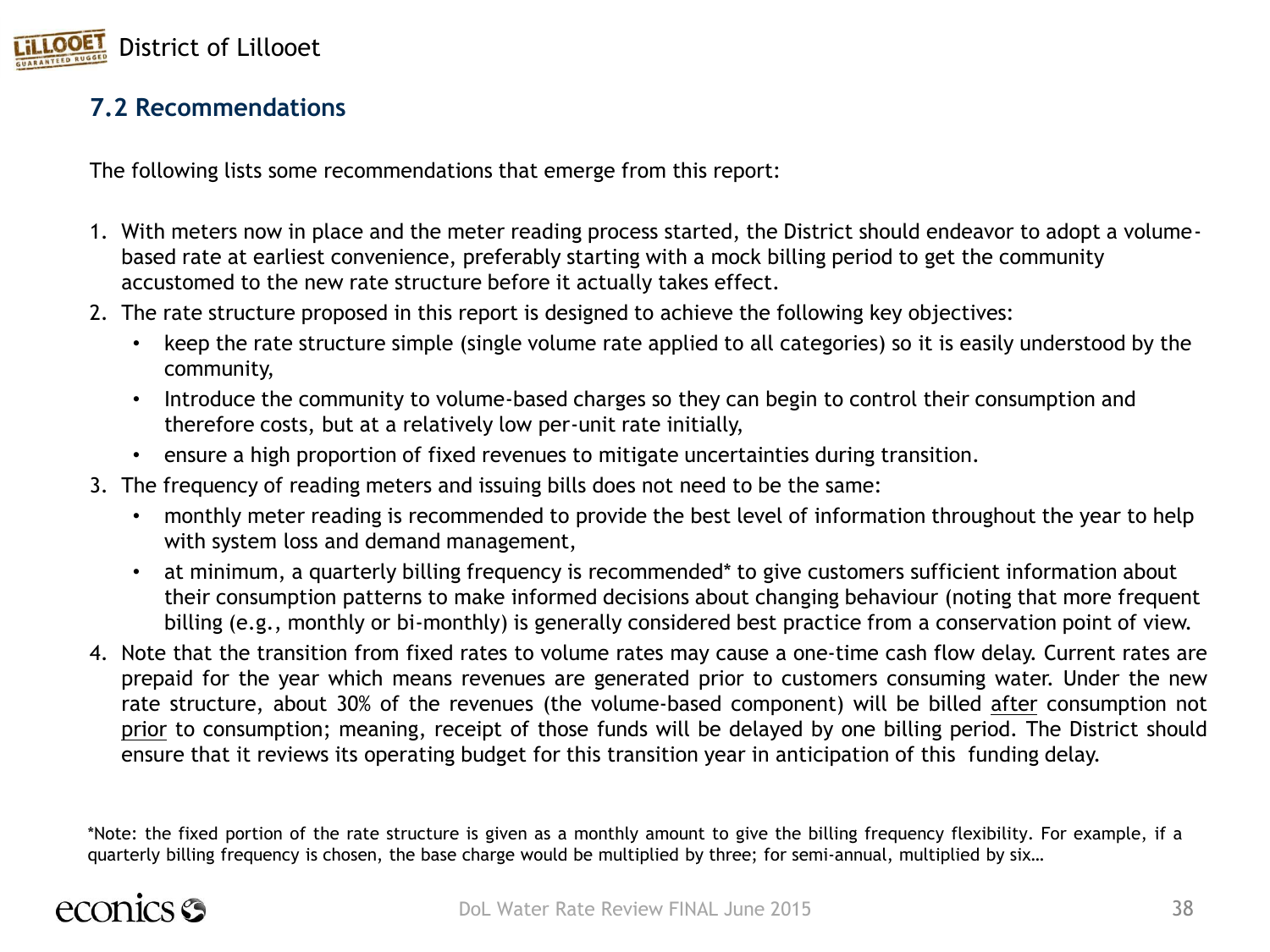

#### **7.2 Recommendations (continued)**

- 5. It is important in the first few years to continue regular metering and track demand patterns as they change (typically on an average decline) to ensure rates are adjusted in response to maintain sufficient revenues.
- 6. As demand patterns settle, the rate structure should be revisited and adjusted to continue to ensure equity between customer categories and to promote further conservation: for example, introducing inclining and/or seasonal block rate structures or increasing the variable component (which will encourage conservation and reduce amount of fixed revenues).
- 7. The assumptions on which ACSO is calculated should be reviewed regularly. This includes the estimated service life of assets, unit cost for pipe replacement and other pricing assumptions. A system loss management program should include leak detection and condition assessment activities on assets to gain a better understanding of the remaining life of certain assets. Special attention should be paid to those assets that are already nearing the latter stages of service life. Maintaining a confidence in ACSO accuracy will help to support the rationale for increasing ACFAR to meet ACSO.
- 8. The District should maintain and keep current its 20 year Long Term Financial Model (LTFM) so that decision makers are well-informed of the long term financial health of the water utility.
- 9. Capital planning activities regarding both new assets and asset renewal should continue to be linked with the Long Term Financial Model to ensure accuracy of the overall financial picture.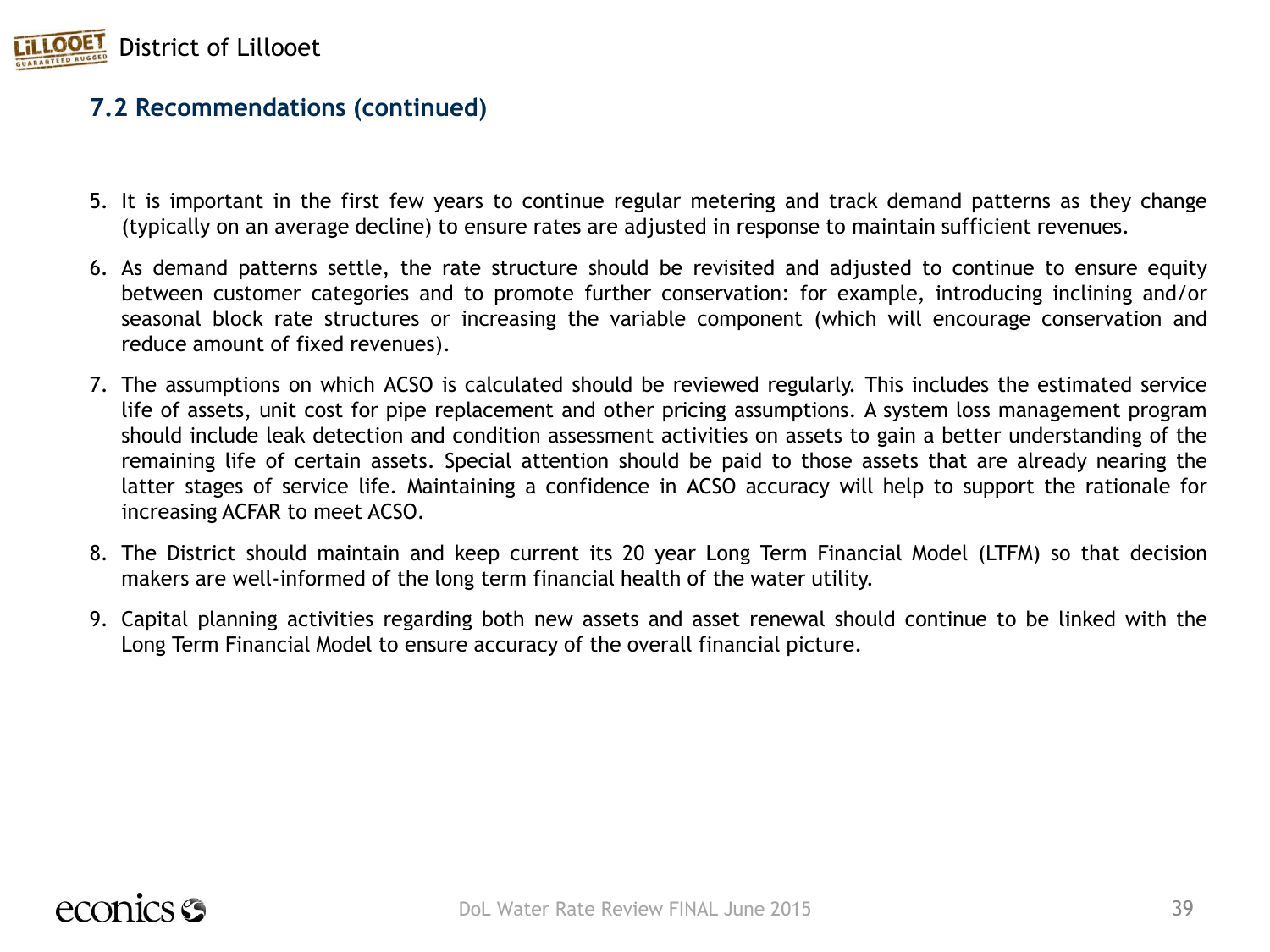

#### **Appendix 1: Terminology**

Definitions for some technical terms and acronyms used in this report.

**Cost of Service**: this term means how much it costs to deliver a service, and more specifically, how much it costs to deliver the service to a particular group of customers.

**Cost Responsibility Redistribution**: this term means making adjustments to rates and charges so that one customer category will pay less while another category will pay more. The net effect on overall revenues is typically nil.

**Full Cost Recovery**: this term means that the sources of revenues to the service are fully covering the costs of owning, maintaining and operating the service, particularly the costs of renewing infrastructure.

**LCD**: Litres per capita per day. This unit is used to measure consumption on a per person basis. While overall demand may be increasing with population, the LCD is typically decreasing as water efficiencies are gained.

**Meter Equivalency Ratio:** a numerical comparison of different meter sizes with the smallest available meter typically having a value of 1 and larger meters being equivalent to so many base meters. Eg: a 2" meter is equivalent to 8 5/8" meters. CWWA and AWWA provide guidelines for Meter Equivalency ratios.